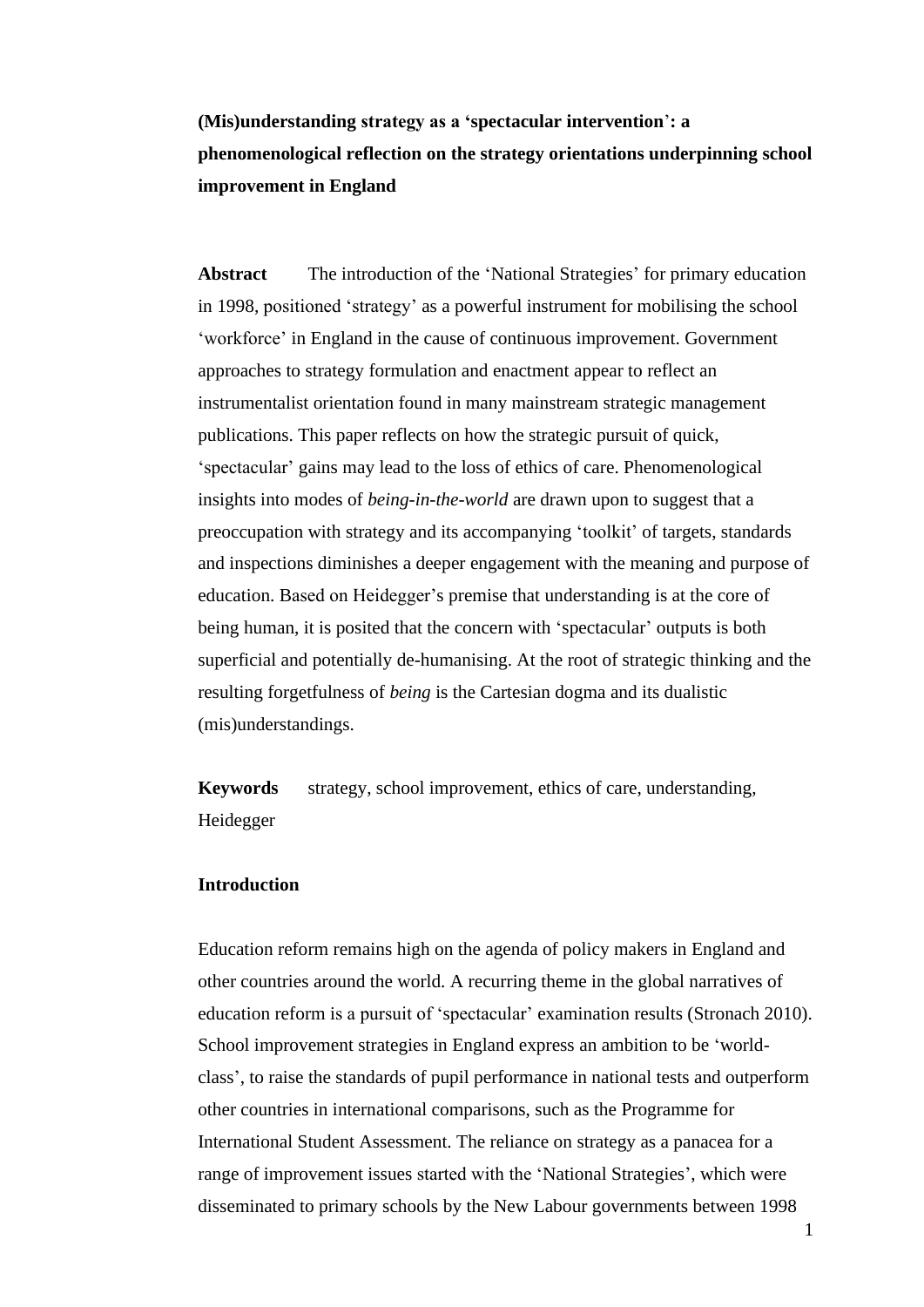and 2006. The strategies aimed at transforming education in England into a 'world-class' system (Department for Education and Skills 2004). Although the 'National Strategies' were ended following the general election in 2010, the Coalition government continues to encourage schools to develop their own improvement strategies (Department for Education 2010, 2011). Strategic approaches to school improvement originate in business management theory and practice, where the predominant orientation has been strategy conceptualised within the Cartesian paradigm of rationality, order and logic (Stacey 2010). Mainstream publications define strategy as a blueprint for change, based on clear organisational goals and aimed at increasing efficiency in the delivery of measurable outputs (Mintzberg and Quinn 1991). Strategising endows the leader/manager with the expertise of a knowing observer and power to align the followers to a vision of a better future state (Stacey 2007). Elements of classic Western theory of war strategy emphasise a 'spectacular intervention', the *phalanx* attack where victory is achieved by advancing in a single mass formation and crushing the opponent (Chia and Holt 2009).

This paper explores the origins and consequences of the strategic turn in education reform, by drawing on the conceptual and analytical resources of phenomenological sociology (Ferguson 2006). Phenomenological sociology is premised on a recognition that philosophical reflection enriches sociological descriptions of modern society, whereas sociological analysis 'revitalizes' philosophical enquiry through 'renewed encounter with reality' (ibid., p. 7). Bringing phenomenology and sociology together, argues Ferguson, enables the complexities of everyday life to be more fully understood, both in their current and historical context. In accordance with Ferguson's call for 'constructive intertextuality, or cross reading' (ibid., p. 13), the sociological analysis presented in this paper rests on a textual analysis of key school improvement authors: Barber (2008, 2011), Davies (2006, 2009) and Hill and Matthews (2010). In order to operationalise government strategies for school improvement, these authors draw on seminal mainstream publications on business strategy, such as Mintzberg and Quinn (1991), as their theoretical antecedent. My critique of the predominant view of strategy as a panacea for school improvement is supported by an alternative conceptualisation of strategy as a 'spectacular' illusion.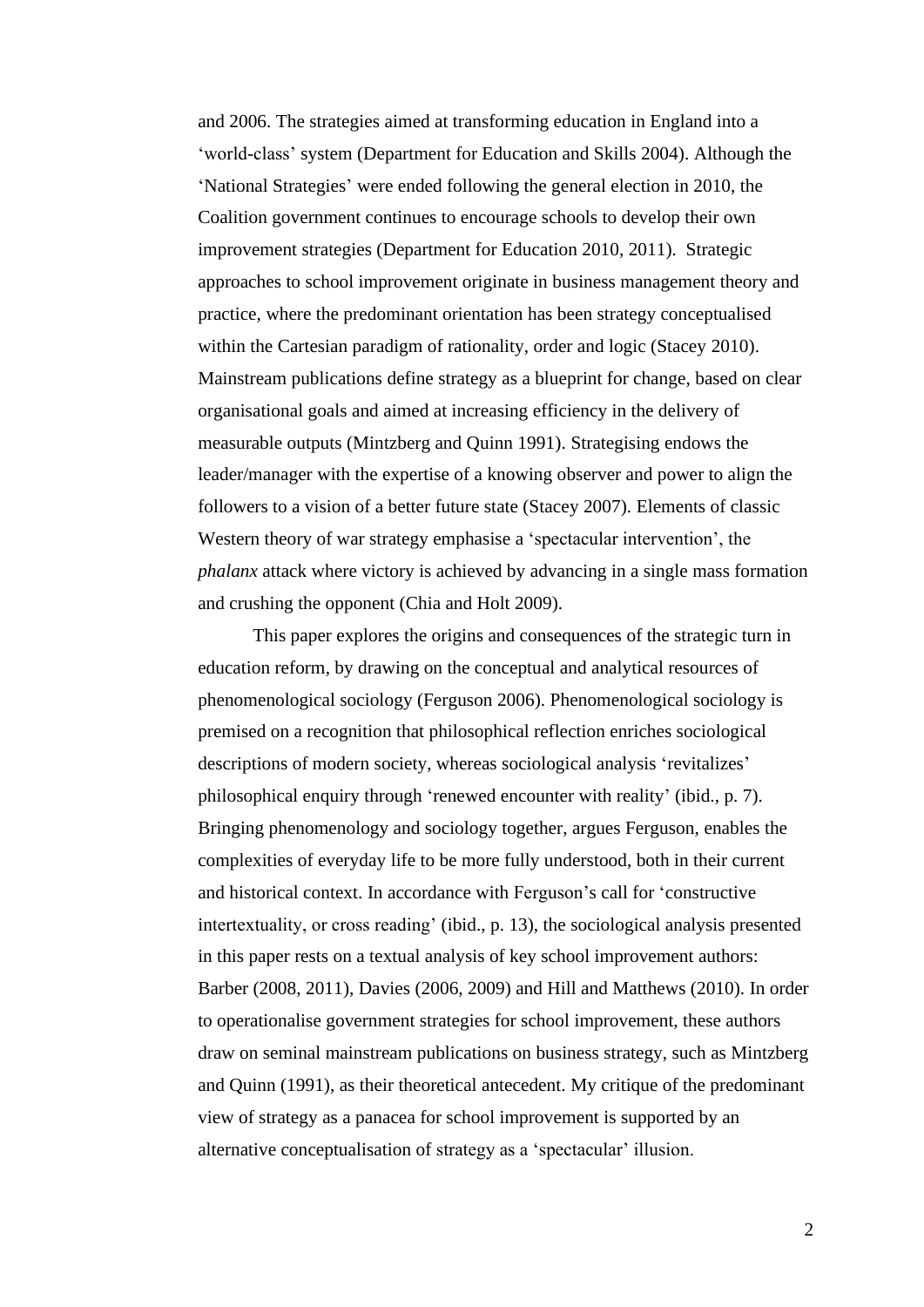A phenomenological 'cross reading' of the above literature locates strategy in the Cartesian universe, where the subject-object dualism creates a distinction between the detached, knowing subject and human or other resources to be calculated, manipulated and deployed for the aims of strategy (Chia and Holt 2009). In reflecting upon this instrumentalist approach to strategy, this paper draws on Heidegger's thinking pre-1940, particularly his explication of *being* presented in 'Being and time' (Heidegger 1927/1962) and refined in 'Building dwelling thinking' (Heidegger 1956/1975). Whilst explaining the meaning of '*being*' (*Sein*), Heidegger points out that, paradoxically, *being* is both the 'most universal concept' and the 'darkest of all' (1962, pp. 22-23). *Being* is not a member of a class or genus and, consequently, cannot be described through categories applicable to objects. Questions about *being* are focused on what it means for human *beings* to exist. A related term, '*Dasein*' (*there-being*), refers to humans as entities that are able to reflect on what it means to be (Wheeler 2011). At its innermost core, '*Dasein*' is about *being-in-the-world*, a mode in which we encounter (other) entities in their *being*, rather than behold them as objects which are separate from us. Heidegger's ontology is thus in stark contrast with the Cartesian world, where *being* remains veiled behind the sophisticated conceptual apparatus pertaining to the properties of subjects-objects-world in such a way that they can be measured, manipulated, used or improved. By 'destroying' Descartes' '*cogito sum*', Heidegger (1962) returns us to a remembrance of *being* and the source of *being* in *care* ('*Sorge*'). In Heidegger's world, strategy loses its properties of a 'spectacular intervention' and becomes imbued with the 'average *everydayness*' (ibid., p. 38) of a tool such as a hammer or a needle. This understanding of strategy avoids unduly elevating the strategy designer above strategy implementers. It also reveals manipulative relations engendered when the singular focus of calculative reasoning is on effectively matching means to predetermined ends (MacIntyre 1985). In the 'average *everydayness*' of *being-inthe-world*, the core purpose of education is disclosed as teaching children to hold themselves back from manipulating or utilising, as well as safeguarding children from being manipulated or utilised.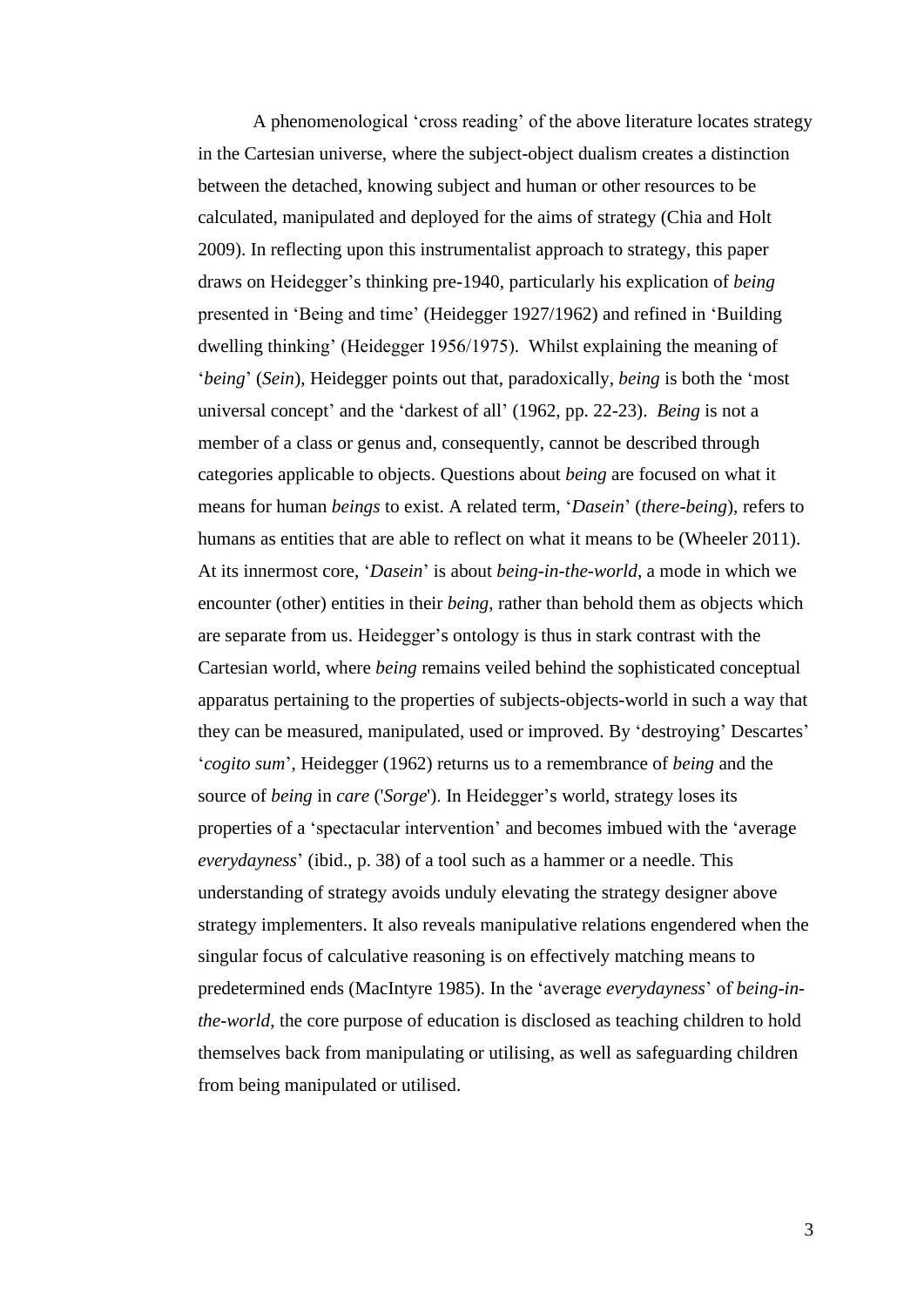### **The strategic turn in education reform**

The deployment of strategic approaches to education reform in England led to a series of 'National Strategies' designed for the primary education sector by the New Labour (DfEE 1998, 1999; DfES 2003, 2004, 2006). The 'National Strategies' were designed as a 'spectacular intervention', or the *phalanx* attack, as implicit in the following account by Tony Blair's chief strategist, Professor Michael Barber:

...we went at this first phase with enormous energy and drove reform with great speed. It was a completely mission-driven agenda… Large-scale reform driven from the top down; designing all the materials at the national level and training everybody in a cascade out... (Mead 2006)

Barber's approach to the 'National Strategies' draws on the business strategy 'toolkit' of vision and mission, targets and inspections. For Barber, 'envisioning' the future (1996, p. 5) is accompanied by setting measurable targets and conducting inspections to 'check' teacher 'buy-in' (Mead 2006). His preoccupation with target-setting is rooted in a conviction that targets convert 'airy aspirations into specific measurable commitment' and 'deliver' school improvement (Barber 2011, p. xix). The upshot of the preoccupation with measurable targets is that the 'National Strategies' focused teachers and school leaders on raising standards in national tests, foreclosing a deeper reflection on their meaning. Post-2010, education reform in England was based on a redefinition of the education system as the 'school market' and invitation for private providers to take over 'underperforming' state schools (Hill and Matthews 2010, p. 104). Whilst school improvement strategy continues to present 'teachers and school leaders with 'urgent' and 'necessary' tasks to perform' (ibid., p. 103), questions about educational purpose and ethics of care remain unanswered or trivialised, as illustrated by the critique of researchers writing under the aegis of the National College for Teaching and Leadership (NCTL), Davies (2006; 2009) and Hill and Matthews (2010), presented later in this paper.

The loss of pedagogical meaning is brought to light in a number of sociological analyses. For example, for Stronach (2010, pp. 35-37), teaching 'to the global test', in pursuit of 'spectacular' outputs, turns morality into a 'defective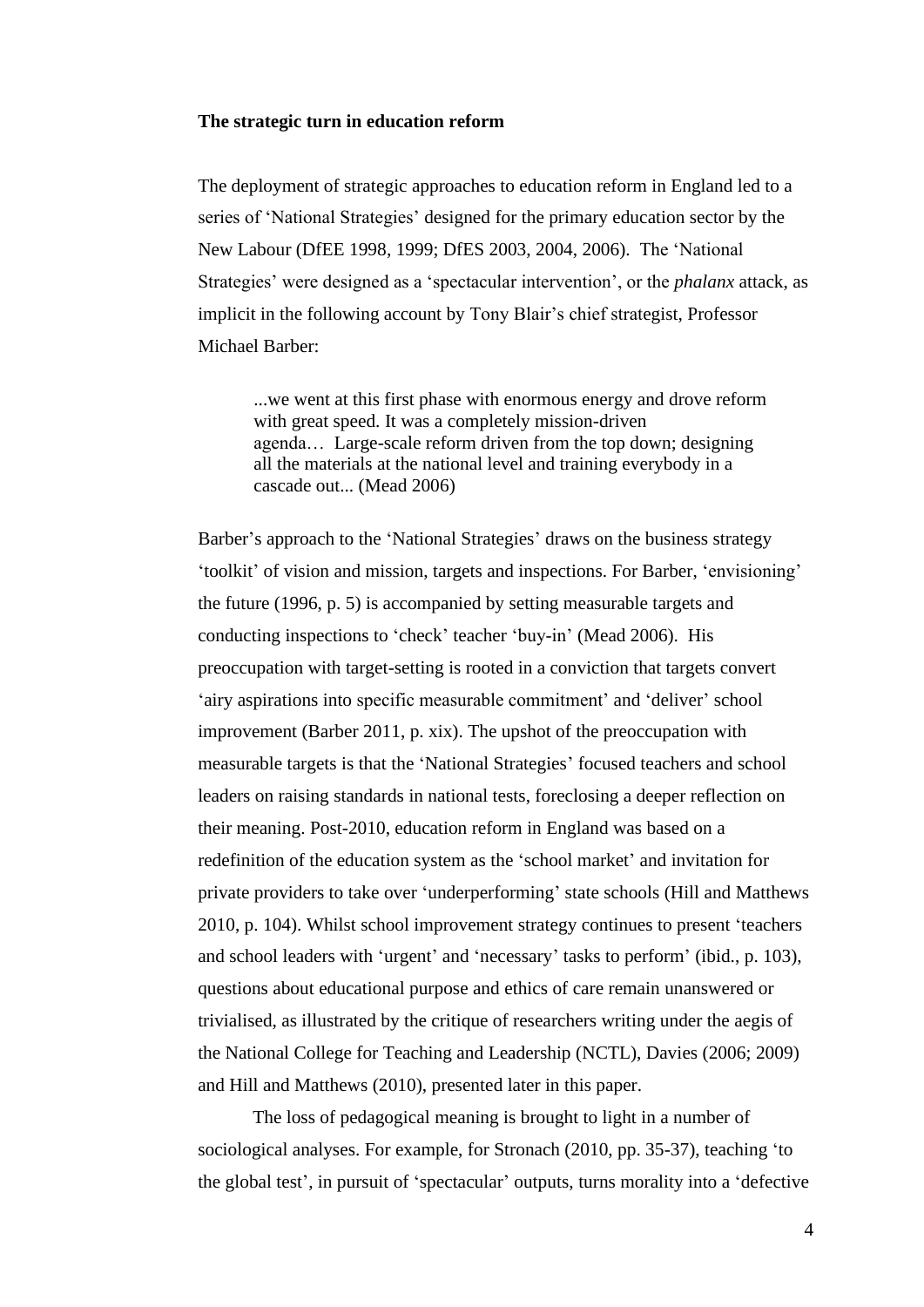conformity to standards'. Ball, Maguire and Braun (2012, p. 95) are concerned about the 'unreflexive ease' with which 'teachers move between... different forms of [education] policy' in order to enact improvement policies and strategies. Compliance with the government reform agenda creates a 'good' school, which values achievers and simultaneously, 'by omission', excludes students who are 'failing' (Ball et al. 2012, p. 128). Ball (2009) and Gunter (2012) unmask privatisation as the hidden agenda of education reform and a threat to education as a public good. Whilst these analyses illuminate the immediate social consequences of the strategic turn in education, this paper locates school improvement strategies in Cartesian worldview. Thus, my core concern is also related to the moral deficit of improvement strategies through which 'we render children into strange and silent objects which require of us only management, manipulation, and objective information and (ac)countability' (Jardine 1998, p. 7). By tracing the roots of the moral deficit to Cartesian thinking, a philosophical analysis reveals that such manipulative relations are a predominant mode of relating to others in advanced modernity (MacIntyre 1985). It is through an examination of Cartesian thinking that we become conscious of what Heidegger (1962) refers to as our forgetfulness of *being*. An awareness of *being* is made possible once the Cartesian '*cogito ergo sum*' is 'phenomenologically destroyed' (ibid., p. 128) and this deconstruction of 'I think therefore I am' is discussed next.

### **Awakening from the 'Cartesian nightmare**' **to the awareness of** *being*

In an attempt to free enquiry from unquestioned compliance with authority, Descartes resolved to doubt everything, from the impressions of his senses to the illusions of his dreams (Russell 1996). In his waking life, he found a firm basis for his philosophy in the '*cogito ergo sum*' principle:

I resolved to assume that everything that ever entered into my mind was no more true than the illusions of my dreams. But immediately afterwards I noticed that whilst I thus wished to think all things false... '*I think therefore I am*' was so certain and assured that all the most extravagant suppositions brought forward by the sceptics were incapable of shaking it... (Descartes 2005, p. 16)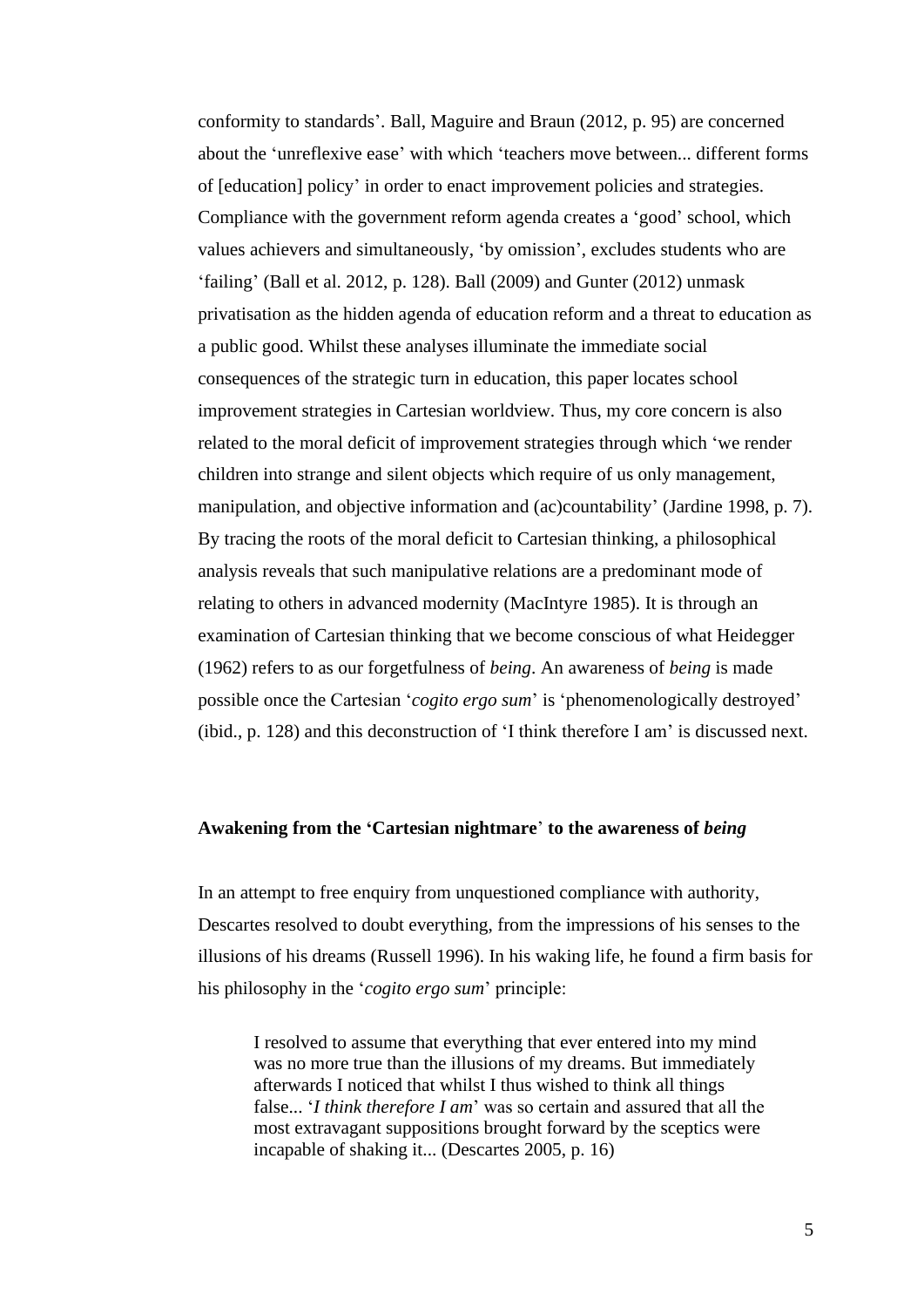The Cartesian method led to great advances in the natural sciences, which flourished as a result of rigorous, systematic, highly analytical pursuit of universal laws about the reality 'out there'. However, not unlike many other philosophical efforts to explain the origins of the world and our experience of it, the Cartesian method has ended 'in formalism and the pursuit of technical sophistication' (Ferguson 2006, p. 5). In fact, Jardine (1998, pp. 8-9) contends that 'Descartes's dream' is 'slowly, perhaps inextricably, becoming a nightmare', because the process of knowledge growth has been accompanied by 'the tyranny of a subject able to contact anything outside of itself only within the methodological parameters of its own self-presence and self-security'. The Cartesian method seeks understanding in order to control events, at the same time disconnecting us from the world as we encounter it in our immediate, everyday experience:

We are silently living out Descartes's dream-turned-nightmare; as we sever our connections with the Earth, it ceases to be our abode and becomes a meaningless objective mechanism which is at the disposal of our whim and consumptive fantasies... It is under this shadow that we can speak... of providing life-management courses in high school and have come to slowly transform being a parent into parenting skills, being a teacher into teaching skills. (Jardine 1998, p. 9)

The Cartesian world is reified - full of 'things'. Descartes' definition of the 'World' as '*res extensa*', a 'corporeal substance', leads to a distinction between 'things' ('objects'), the thinking subject ('*ego cogito'*) and God (Heidegger 1962, p. 123). Understanding such world of objects is predicated on identifying and categorising the measurable properties of the substance ('*res extensa*'), in accordance with the scientific principles of mathematics and physics. Heidegger points out that the scientific method privileges the kind of judgment whereby our senses 'merely serve to announce the ways in which 'external' Things within-theworld are useful or harmful for human creatures' (ibid., p. 129). This, in turn, gives rise to dualistic distinctions between subject-object, utility value and harm, nature-spirit, mind-body, manager and staff, opponent and ally, spectator and actor. The Cartesian world is therefore a fitting environment for what the political scientist Colin Gray (1999, p. 354) refers to as the universal strategic experience arising from the basic human social condition of 'threat or use of politically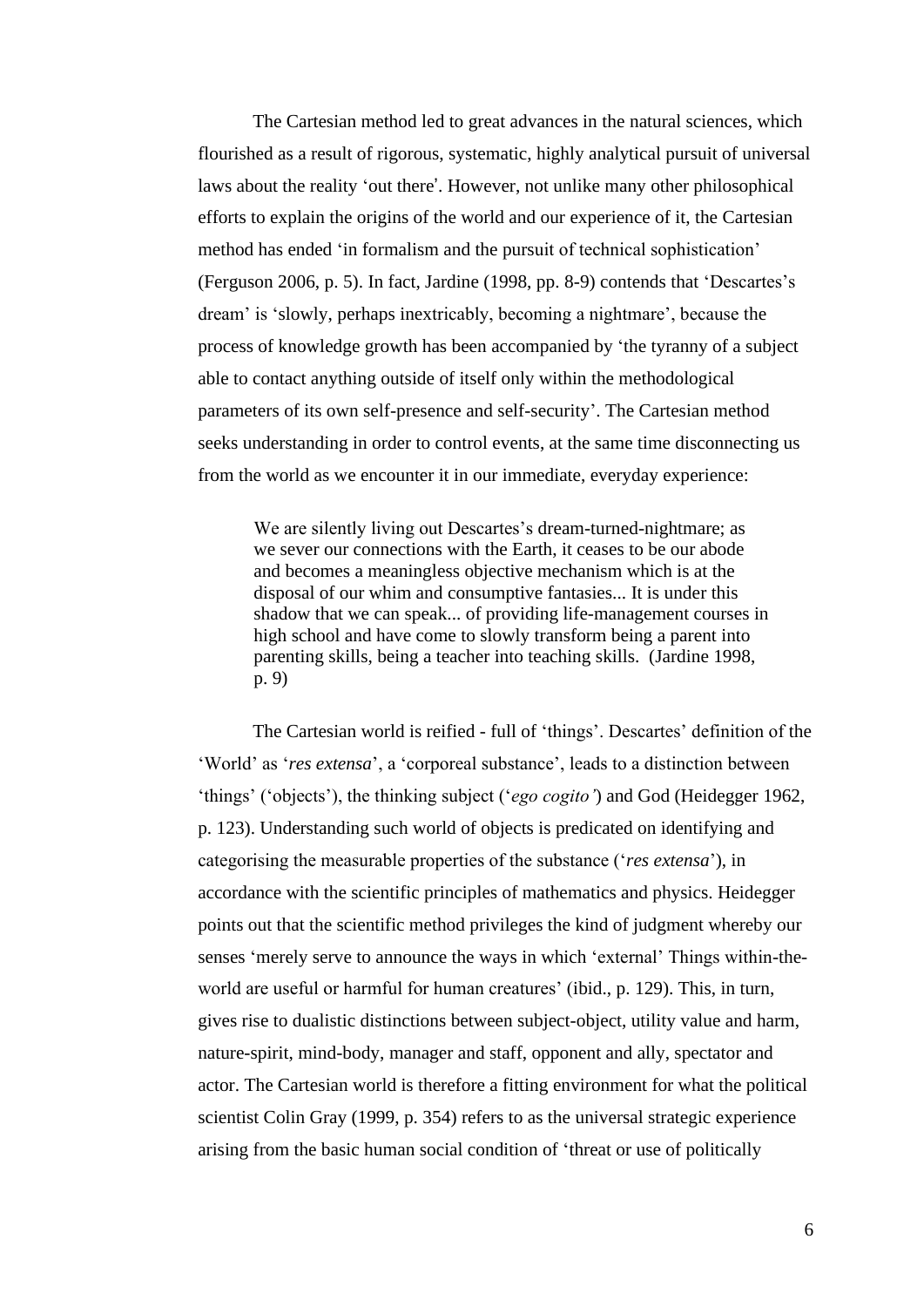motivated force'. Similarly, Bolman and Deal's (1991, p. 24) notion of managerial understanding places the subject and object in an oppositional relation:

The first step in managerial wisdom and artistry is to understand the nature of the beast – the situation – you are up against.

Descartes' doctrine of the substantiality of the 'world' was a precursor of the scientific method, which seeks knowledge of the measurable properties of entities and ignores their *being*:

...Descartes can hardly reach the Being of substance... Descartes has narrowed down the question of the world to that of Things of Nature... as those entities within-the-world which are proximally accessible. He has confirmed the opinion that to *know* an entity... is our only possible access to the primary Being of the entity which such knowledge reveals. (Heidegger 1962, p. 133)

Consequently, epistemology became the key preoccupation of philosophy, which further obscured ontological questions. Descartes...

made it impossible to lay bare any primordial ontological problematic of Dasein; this has inevitably obstructed his view of the phenomenon of the world, and has made it possible for the ontology of the 'world' to be compressed into that of certain entities withinthe-world. (ibid., p. 131)

The problem with the Cartesian rationality, therefore, is that it leads to a misunderstanding of *being*, which 'lies veiled in the concept of substantiality' (ibid., p. 128). Heidegger rejects Cartesian '*cogito sum*' as the origin of philosophical and scientific enquiry, turning instead to ontological investigations and these lead him to the roots of human *being* in *care*, *concern* ('*Sorge*'). *Care* is for Heidegger not only 'primordial', closest to the essential nature of *being*; *care* is also a source of *being*:

...in care this entity [wo/man] has the source of its Being... the entity is not released from this source but is held fast, dominated through and through as long as this entity 'is in the world'. (ibid., p. 243)

Insights from Heidegger's (1962; 1975) philosophy of *being* suggest that the disconnections created by 'strategic' thinking perpetuate the perception of the world as reified, full of objects and resources encountered as '*present-at-hand*': to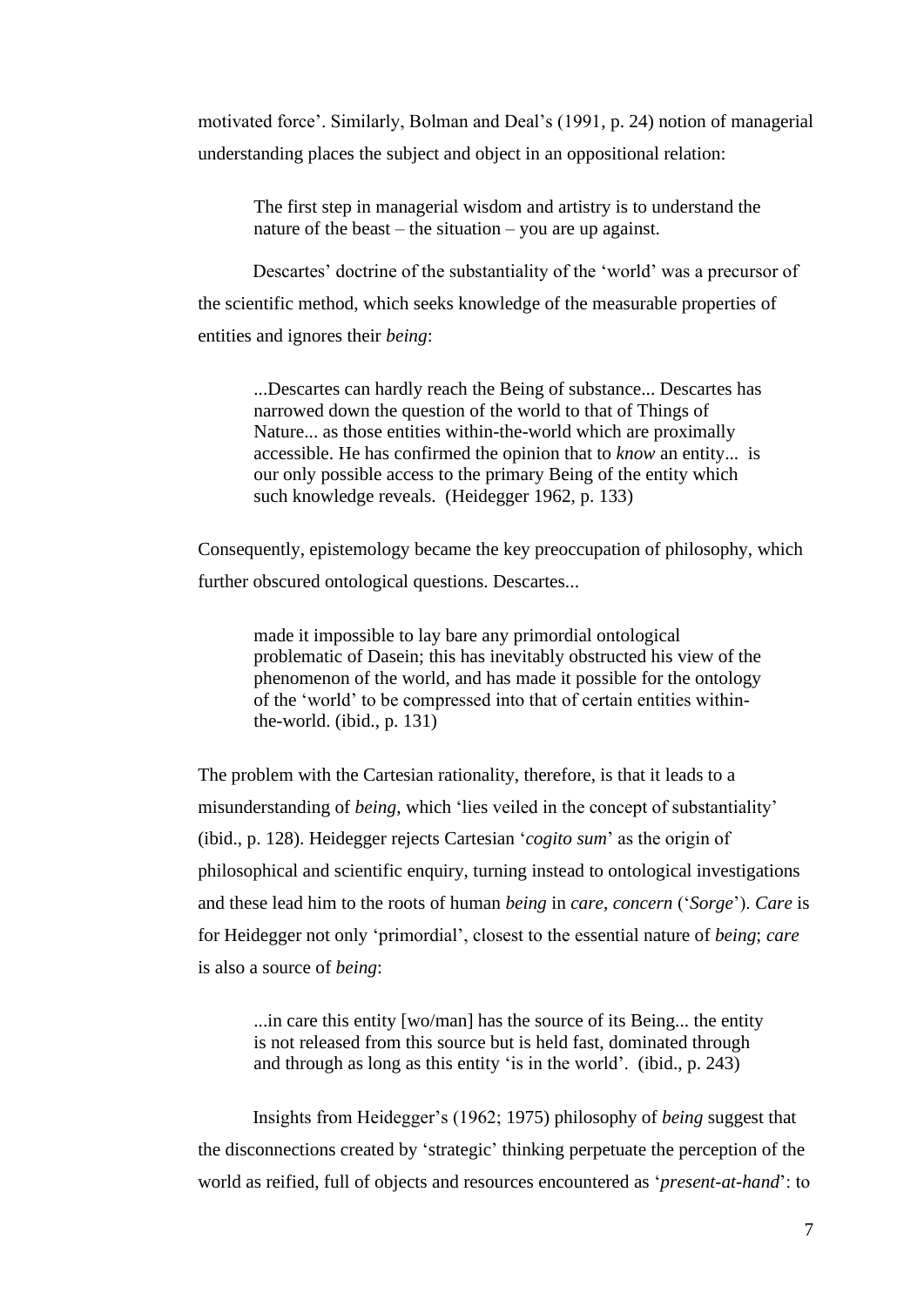be manipulated, used and harnessed. Heidegger's explication of *being* reveals that the Cartesian subject-object dualism which orients us towards *being* as *presenceat-hand* is simply one of several modes in which we encounter the world. At its most 'primordial', closest to its essential nature, our being is about *care*, which is the source of our being. Understanding the meaning of *being* as *care* is of profound moral value, in contrast to the managerial 'wisdom and artistry' defined by Bolman and Deal (1991) as the understanding of the 'beast', the situation 'we are up against'. Heidegger reminds us that, because of '*throwness*', our being thrown into the world, we rely on the world, we are *being-in-the-world*, not up against it as an entity that is potentially 'harmful' or threatening. The concept of strategy diminishes in significance; the essential nature of *being* as *care* means that 'strategy' does not exist in the 'primordial', ontological sense in Heidegger's *World*. Phenomenology, therefore, requires us to relearn to perceive the world as we encounter it in the immediate everyday experience of care and concern (Van Manen 1990). As long, however, as we look at the world through Descartes' eyes of a detached observer, we perpetuate the condition of incessant strife. It is to the understandings of strategy rooted in Cartesian thinking that we now turn.

#### **Mainstream (mis)understandings of strategy**

In the context of military conflict, strategy is defined as 'the use that is made of force and the threat of force for the ends of policy' (Gray 1999, p*.* 17). Based on the exercise of power with regard to a vision of what is considered to be desirable, strategy is thus a means to achieving instrumental ends. Strategic leaders exercise their authority to affect the behaviour of the followers by means of vision, policy, strategy, operations and tactics. According to Gray, what is fundamental and obvious in strategising, though often overlooked, is the human dimension to strategy, the ordinary people at the frontline who contribute either to victory or defeat. What sustains wars in modern times, he argues, by drawing on by the famous military theorist Clausewitz, is a combination of the human factor, chance and subordination to authority:

The master concept in Clausewitz's theory of war is not strategy; rather it is the 'remarkable trinity – composed of primordial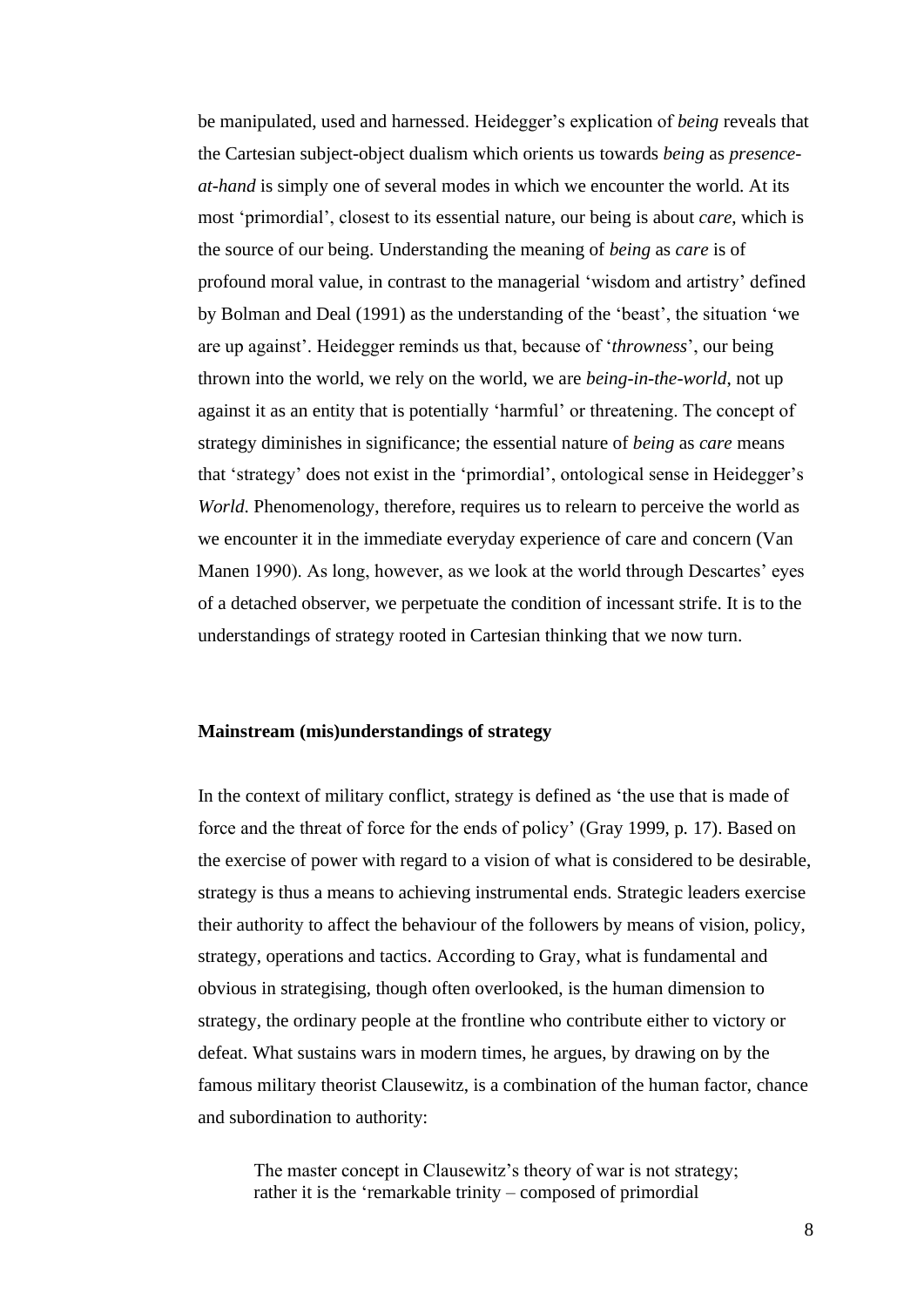violence, hatred, and enmity... the play of chance and probability... and [the] element of subordination, as an instrument of policy'. (ibid., p. 28)

Whereas in the military context strategy is as old as humanity itself, in more recent times strategy has been utilised as instrumental in improving organisational output and gaining competitive advantage in the marketplace. Mainstream management literature constructs strategy as crucial to the growth of businesses and educational organisations, as well as providing a sense of purpose and meaning to their employees. In strategic management the 'spectacular intervention' is premised on following the chief strategist, a CEO (Chief Executive Officer) or an 'executive headteacher' (Hill and Matthews 2010), who mobilises and aligns the workers in the organisation to his/her vision of a better future. Underpinning these understandings of strategy are hierarchies which diminish the role of the people at the frontline of organisational improvement.

The strategic turn in education in England was endorsed by the creation in 2000 of the National College for School Leadership (NCSL, recently renamed as National College for Teaching and Leadership, NCTL). NCTL was tasked with developing a leadership cadre to drive the implementation of government reform (Gunter 2012). In accordance with the recommendation that school leaders are to be 'strategically driven' (NCSL 2001, p. 5; NCSL 2012), Brent Davies, a key NCTL researcher, promotes strategy as vital for sustained school improvement. According to Davies (2009), school leaders need to be 'strategically focused', with 'strategic thinking', 'strategic planning' and 'strategic conversations' at the core of their everyday practice. A strategic headteacher is presented by Davies (2006, p. 37) as a detached, expert observer 'looking at the school' and articulating a vision which enriches 'a school culture with values and beliefs for its strategic journey'. Unequal power relations between the leader and followers are constructed by Davies (2006, pp. 30-37 ) through references to leaders who 'harness the abilities of others' and engage in 'awakening the people' or 'aligning the people'. The strategic leader is a 'spectacular' individual, who holds the symbolic roles of: 'historian', 'anthropological sleuth', 'visionary', 'symbol', 'potter', 'poet', 'actor', 'healer'. By elevating him/her to this 'spectacular' position, Davies presents the strategic leader as a 'bureaucratic manager', 'therapist' and 'aesthete', all in one. According to MacIntryre (1985), these three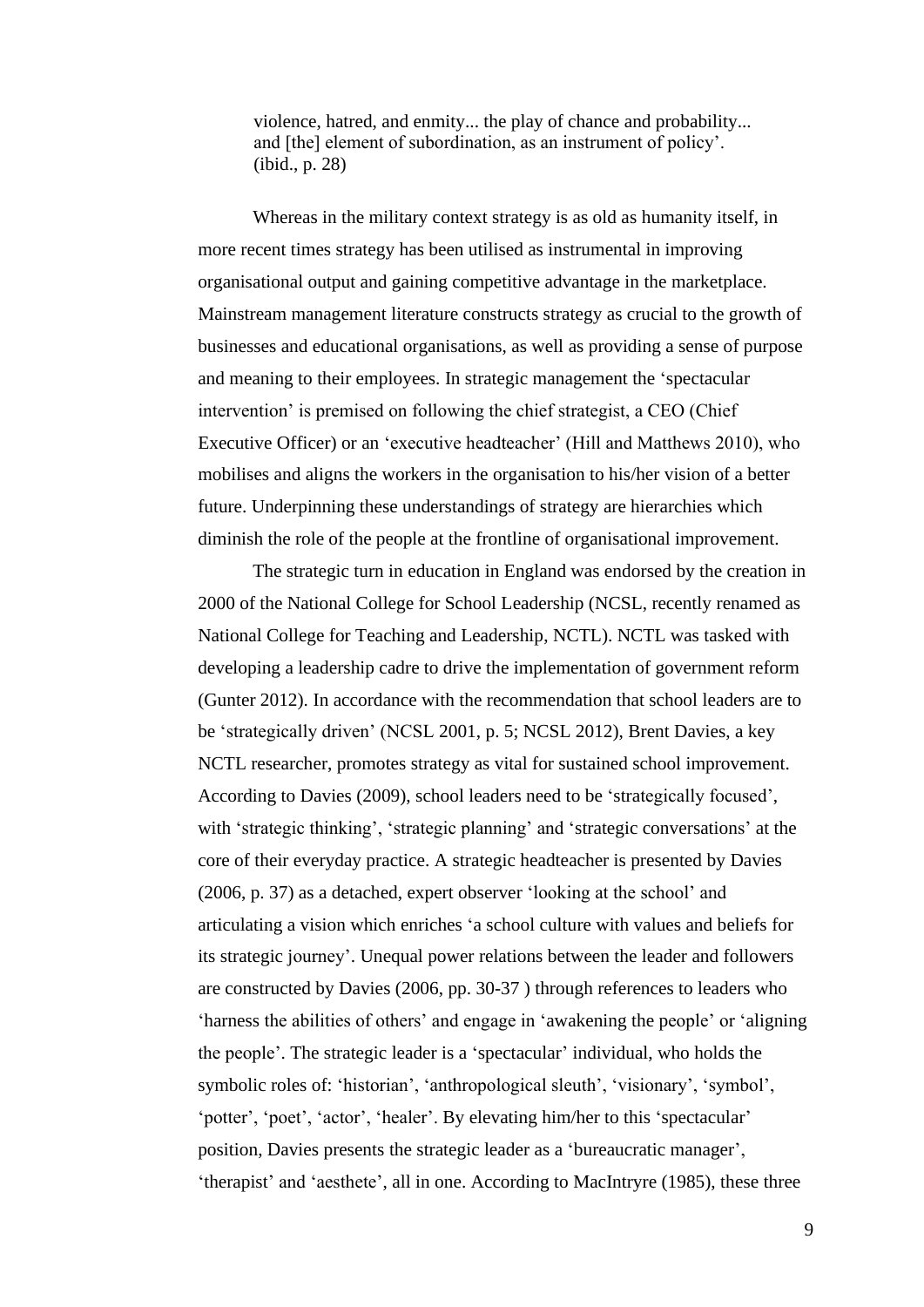characters shape the social relations of advanced modernity, presenting themselves as uncontested figures, whilst at the same time displacing truth with effectiveness. For example, the 'manager'...

treats ends as given, as outside his scope; his concern is with technique, with effectiveness in transforming raw materials into final products, unskilled labor into skilled labor, investment into profits. (ibid., p. 35)

These characters are also 'moral representatives', providing modern culture with its moral definitions (ibid., p. 32). Accordingly, strategy is presented by Davies (2006) as a means to moral ends. He defines a school's moral purpose as developed from 'strategically useful... basic beliefs' (2006, p. 35). The basic beliefs are to be:

- universal applicable 'at every level of the school... every function... every location, with no exceptions';
- realistic expressing 'attainable goals for continuous implementation';
- measurable by identifying 'kinds of observable behaviours and standards';
- demonstrable seen 'in action';
- consequential 'if a school's basic beliefs have no impact on its decisionmaking, they are irrelevant'. (Davies 2006, p. 35)

The universal applicability of 'strategically useful' beliefs locates them in the Cartesian paradigm. The prescription for 'realistic', 'measurable' and 'demonstrable' beliefs frames them as 'SMART targets': specific, measurable, ambitious, realistic and time-limited (Barber 2008). The criterion of 'consequentiality' aligns a school's 'basic beliefs' with a utilitarian principle of 'the greatest usefulness for the greatest number of decisions'. Beliefs are promoted here as a leadership tool utilised for safeguarding compliance with a 'morally driven' school improvement, 'moral' being defined in terms of consistent performance against benchmarks (Davies 2006). The consequences of the superficial, utilitarian approaches to improvement framed as benchmarks and targets are presented by Jardine (1998, p. 7) thus:

Children are no longer our kin, our kind; teaching is no longer an act of "kindness" and generosity bespeaking a deeper connectedness with children. In the name of clarity, repeatability, accountability, such connections become severed in favour of pristine, "objective" surface articulations.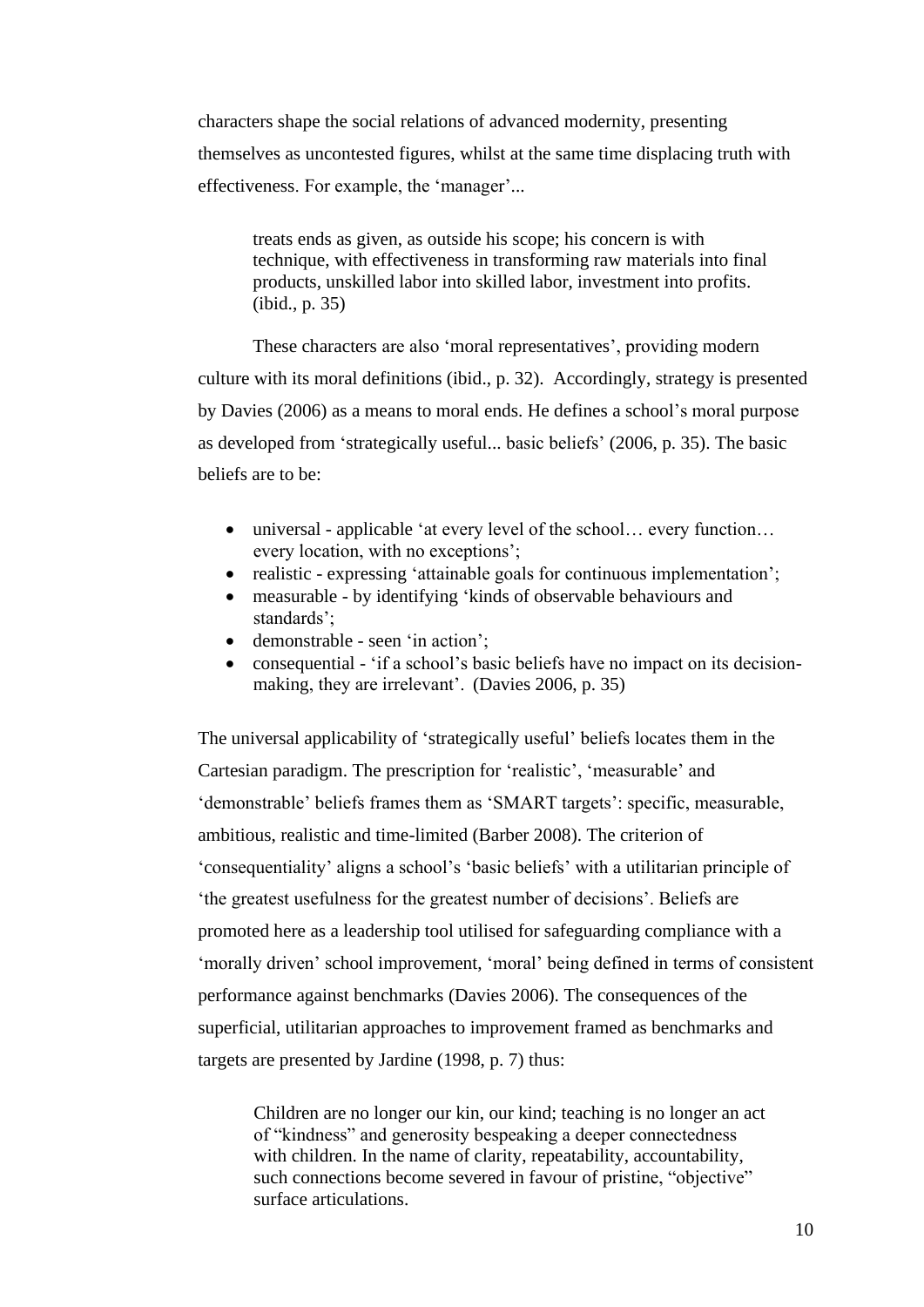The superficiality of such (mis)understandings of beliefs and 'moral' values is reflected in case studies of 'successfully' improving schools and their 'spectacular' leaders, designated as National Leaders of Education (NLEs). The NLEs have the expertise and skills to rapidly transform schools, as illustrated in a research report by Hill and Matthews (2010, pp. 33-34):

Since the start of the academic year, the executive headteacher and senior leaders have swiftly introduced and implemented a range of actions to tackle the key issues for improvement.

...these NLEs are taking the vision and values, teaching and learning models, behaviour management, operating systems and the wider leadership expertise of their schools and transplanting them into new contexts to sponsor and run new academies.

Promoting expertise and efficiency in implementing improvement as core qualities of the new cadre of 'executive headteachers' silences alternative educational aims, such as caring for the child. For example, New Labour's aspiration of 'better life chances' for children and young people which was presented as a core purpose of the 'National Strategies' (Beard 2000; DfES 2004) is mentioned only once in the 120 pages-long research report by Hill and Matthews (2010). When writing about improving the school system, these NCTL authors do not make any references to 'care', 'equality', 'justice', 'citizen/ship', or 'society'. In contrast, 'school improvement' and related words and phrases, such as 'sustaining improvement', 'improved', 'need to improve', 'notice to improve', 'improving', are used over 300 times, mainly in the context of 'performance', 'outcomes' and 'results', without an explicit statement of the purpose of improvement. School improvement strategy as a means to an end has thus become an end in itself.

Such obliteration of the distinction between means and ends is characteristic of what MacIntyre (1985) describes as the emotivist culture, embodied by modern-day experts: the 'bureaucratic manager', the 'aesthete' and the 'therapist'. Although not written in the phenomenological tradition, MacIntyre's analysis complements Heideggerian exposition of the manipulative mode of *being*. On MacIntyre's analysis, the conflation of means and ends characteristic of the emotivist culture provides grounds for manipulation of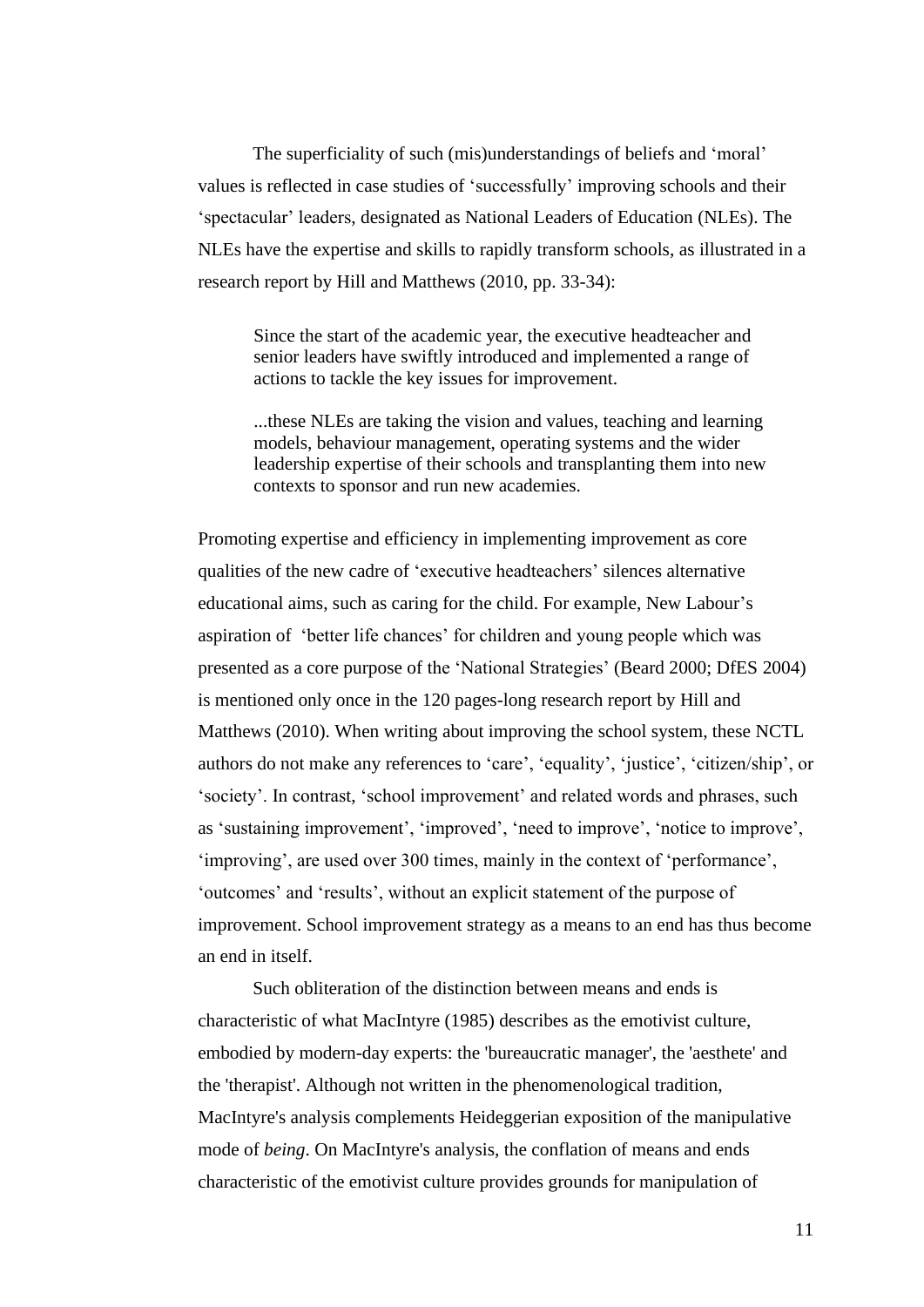organisations and individual people involved in education for the ends of the dominant managerial elite. The roots of emotivism go back to the Enlightenment's rejection of a teleological view of human nature. The rejection undermined the status of traditional moral judgments, providing conditions for the rise of the 19th century utalitarianism and its 'decline into emotivism' in the 20th century. Without *telos*, a 'true end' which fulfills the essential human nature, moral precepts lose their traditional categorical status, giving way to 'scientific facts', for example pertaining to managerial effectiveness. However, claims to managerial effectiveness lack sufficient rational justification and, consequently, under the guise of morality and science, emotivism articulates arbitrary preferences and 'fictions' of social control. The manipulative mode in our culture...

is not and cannot be accompanied by very much actual success in manipulation. I do not of course mean that the activities of purported experts do not have effects and that we do not suffer from those effects and suffer gravely... Our social order is in a very literal sense out of our, and indeed anyone's, control. (ibid., p. 124)

To return to Heidegger's explication of the totality of *Dasein*'*s* involvements in the world, the manipulative social relations of the advanced modernity are one in a number of different modes of *being*. More importantly, '[s]o far as Dasein *is* at all, it has Being-with-one-another as its kind of Being' (1962, p. 163). The main mode of *Dasein*'*s* encounters with others is nonmanipulative, rooted in understanding other entities as possibilities. Such encounters are ''accomplished' by 'care'' (ibid., p. 243). In the light of MacIntyre's analysis of managerial 'fictions' and Heidegger's articulation of the possibilities for non-manipulative relations, the notions of strategy as instrumental in delivering 'spectacular' interventions may be considered as misleading or illusory. Sociological critiques of such conceptualisations provide the focus of the following section.

## **From strategy as a 'spectacular**' **illusion to 'strategic blandness**'

Alternative conceptualisations of strategy and strategic leadership aim to 'improve' strategy by addressing its limitations (Mintzberg 1994), or deconstruct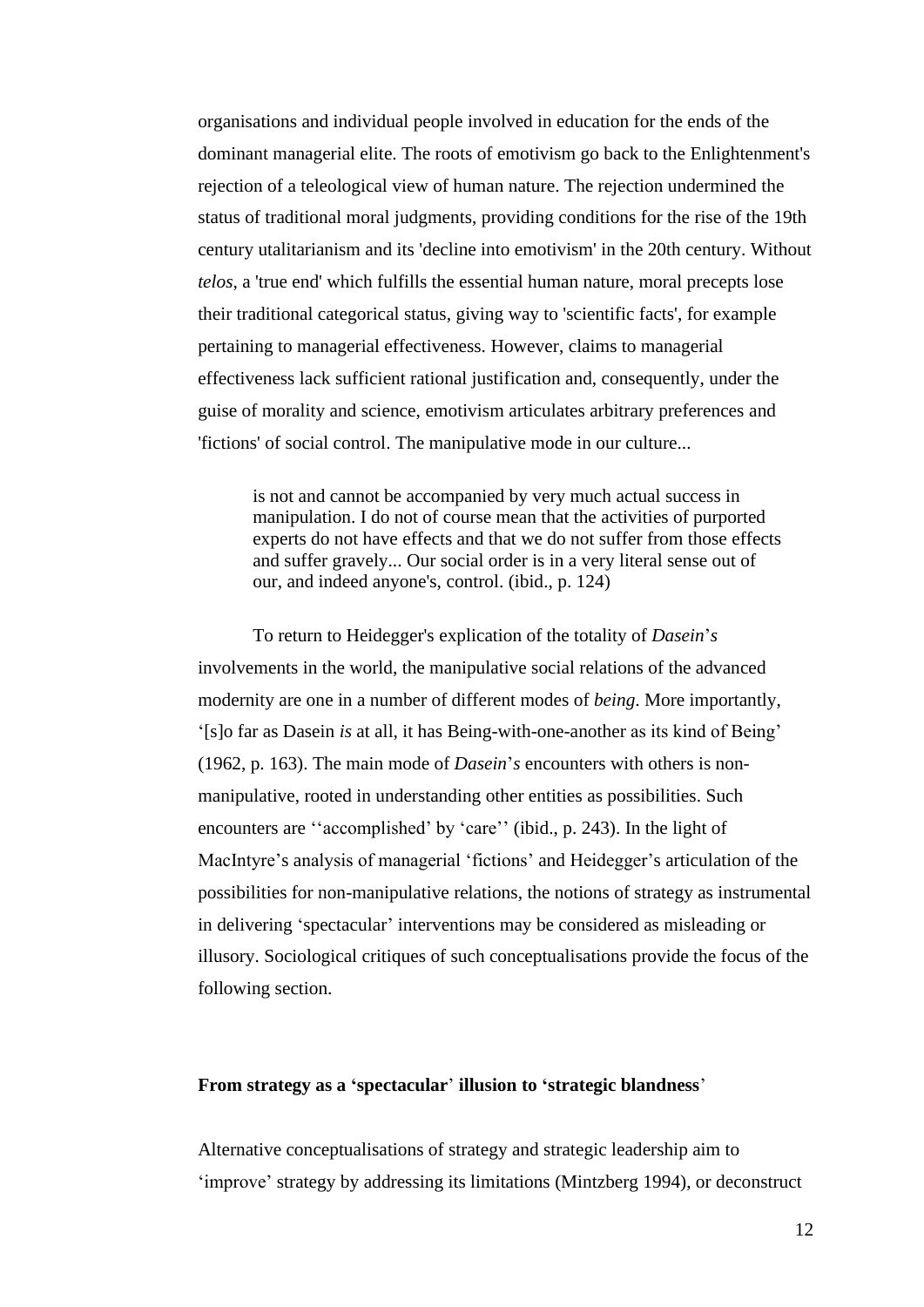the very notion of strategy (Stacey 2007, 2010; Chia and Holt 2009; Phillips and Dar 2009). For example, Mintzberg (1994) recommends moving away from strategic choice and long term planning to the notion of strategic management as a process of learning. Mintzberg emphasizes the distinction between the intended and realised strategy, thereby shifting managers' role from formulating preconceived deliberate strategies to managing the process of strategic learning, which may allow for novel strategies to emerge. This perspective questions the separation of the planned and realized strategy as it unfolds over time. Writing under the aegis of Critical Management Studies (CMS), Phillips and Dar (2009) provide an analysis of strategy viewed at different levels: strategy as ideology, as discourse, as political economy and as practice. Strategy framed as ideology reveals the hidden agenda of strategy literature to serve the interests of practising managers and naturalise the status quo. At the level of discourse, strategic language legitimises rationality, objectification of people and the environment, simultaneously silencing alternatives. As political economy, strategy is crucial in deploying economic resources. Strategy as practice focuses on how strategy is performed and lived out through everyday interactions of people working in organisations. Phillips and Dar (2009: 429) also express concern about the impact of strategic thinking on 'large numbers of people in and around organizations, their lives, and ultimately the choices available to them'.

A similar approach to strategy is presented by Chia and Holt (2009) who criticise mainstream strategic management textbooks for their disconnection from practice. Accordingly, Chia and Holt (2009, p. ix) investigate the emergent nature of strategy as it develops at the level of 'local actions and adaptations without the oversight or pre-authored design of 'big' strategists'. Their exploration of the epistemological underpinnings of the typical notion of strategy-making as deliberate, planned and purposeful leads them to some important conclusions. Firstly, deliberate strategic planning is often both limited and self-defeating:

Ambitious strategic plans, the 'big picture' approach that seeks a lasting solution or competitive advantage through large-scale transformations, often end up undermining their own potential effectiveness because they overlook the fine details of everyday happenings at 'ground zero' level. (ibid., p. 18)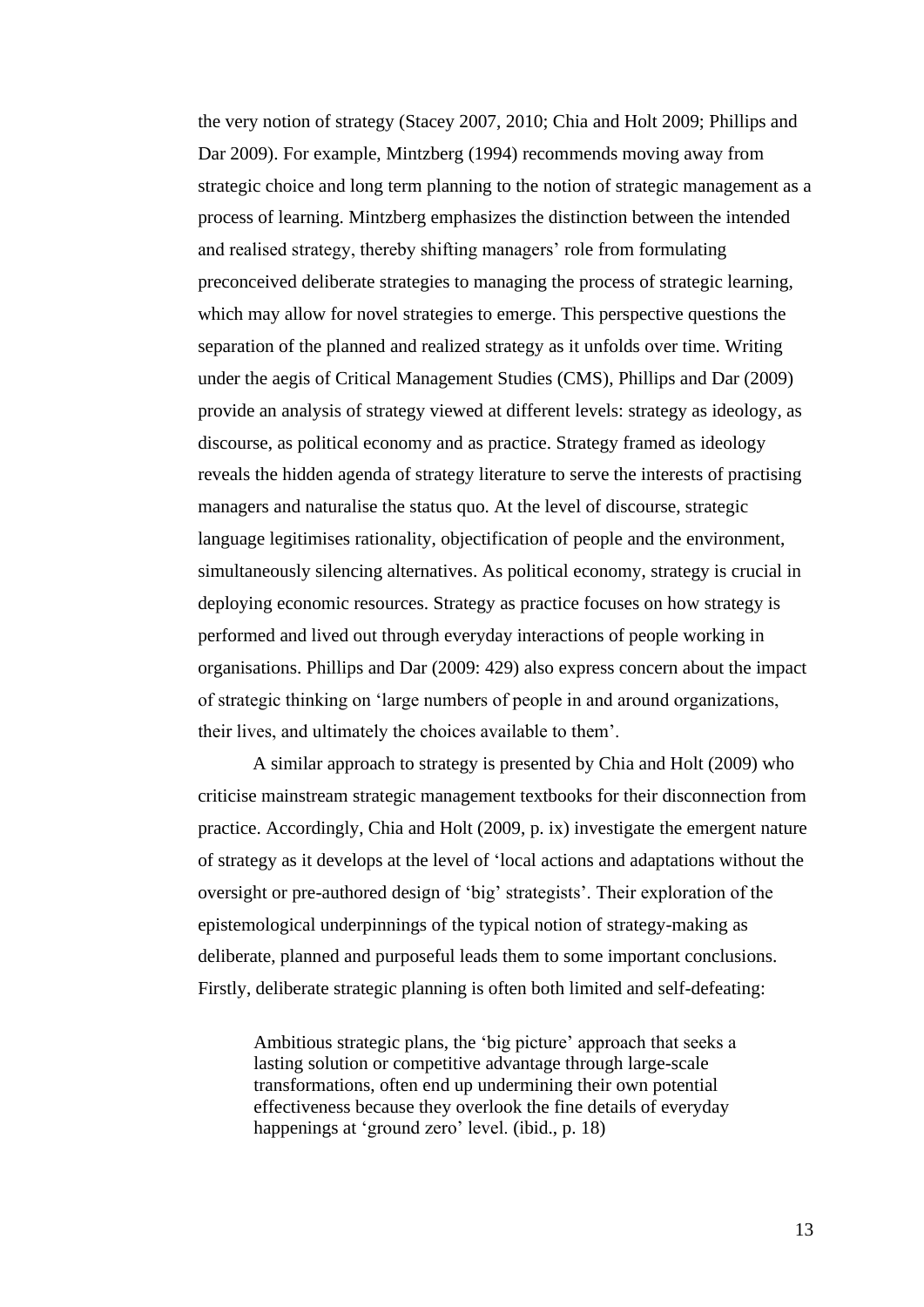Apart from ignoring the implementers, strategies are often an expression of strategy-makers' ambition to realize their goals in a 'spectacular manner', in tune with the Western 'obsession with the dramatic and the spectacular' (ibid., p. 187). 'Spectacular intervention' is a mode of engagement whereby leaders orient themselves towards directly confronting and overcoming obstacles and mobilising all available resources for one decisive attack. An expectation of a quick win often turns out to be an illusion; it ignores both the 'gritty' reality of everyday life and the possibility of losing the battle. Strategic leaders' deployment of people, assets and other resources 'around the 'territory', as if on a chessboard' (ibid., p. 21), is, for Chia and Holt, symptomatic of our underlying tendency to perceive ourselves as autonomous individuals, detached, objective observers. In criticising this mentality the authors juxtapose the 'silent efficacy of indirect action' with the forcefulness, superficiality and externality of strategy devised and executed as a direct intervention. The authors recommend 'strategic blandness', 'a strategy-less strategy', which is about relinquishing positions, plans and objectives and being open to the possibilities of change whilst being under way, whilst simply engaging in our everyday practice, for '[w]e only know as we go' (ibid., p. 187).

In summary, these critiques emphasise that mainstream strategic thinking compels us to mobilise and live in a state of perpetual strife. The focus on 'futures thinking', articulated as strategic vision, singular, precludes alternative perspectives. It cancels the past and postpones the present for the sake of an illusory, uniform, standardised future, employed as a tool for capturing the imagination, effort and commitment of people who could pursue different life goals, in their own, diverse ways. Strategic plans reify everyday reality into targets and objectify both the natural and human world as strategic resources. In education, strategising encourages reductive approaches to school improvement constructed as a battle for better standards. This results in an impoverished moral landscape, in which we struggle to build a 'spectacular' edifice of school improvement, but do not dwell. It is to the distinction between *building* and *dwelling* (Heidegger 1975) that the paper will now turn.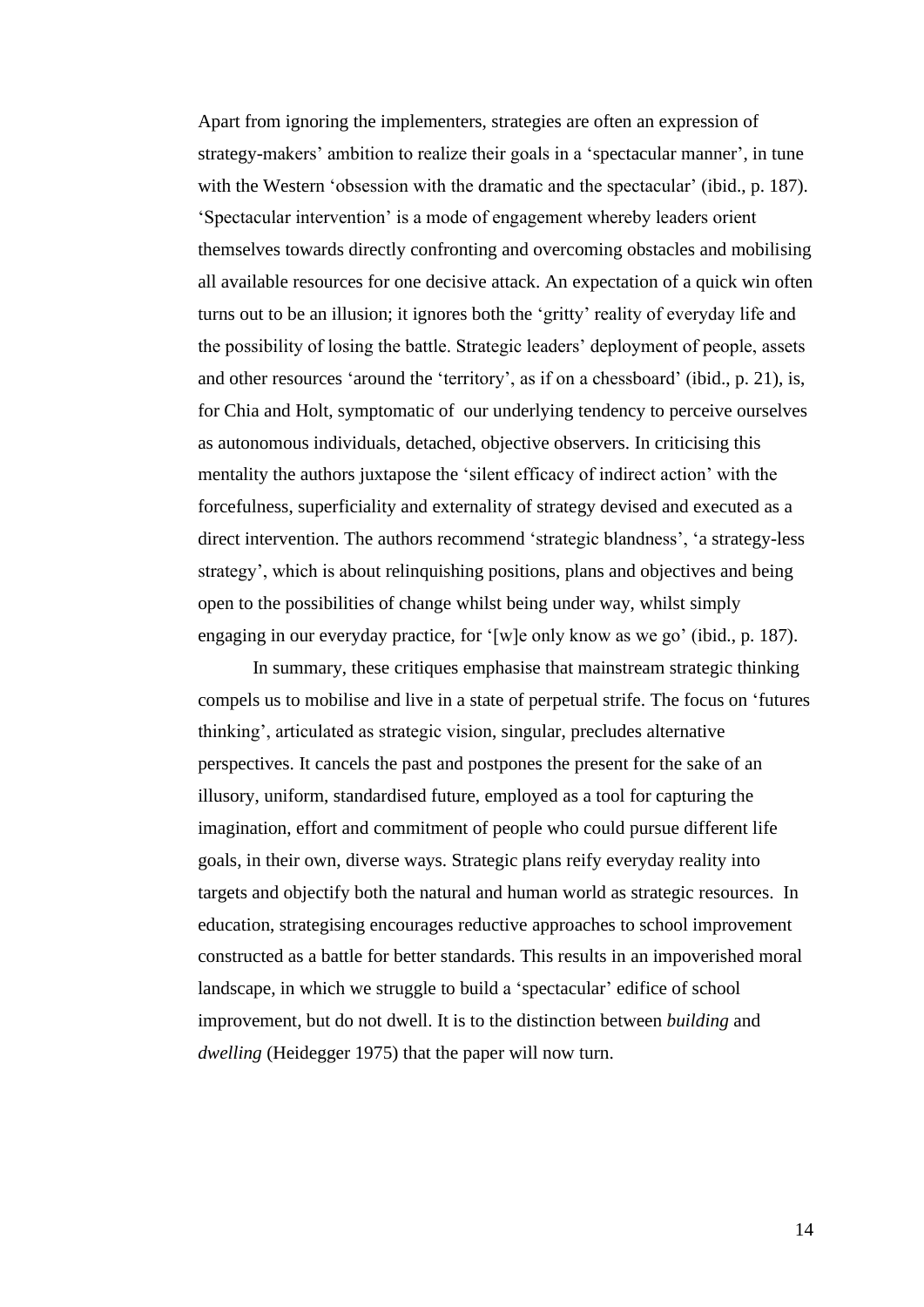### **Thinking for the sake of** *dwelling*

The distinction between '*building*' and '*dwelling*' was a result of Heidegger's reformulation of his original question about the meaning of *being* as: 'How does Being essentially unfold?' (Wheeler 2011). An etymological investigation of the verb 'to dwell' reveals the common root of 'dwell' ('*bauen*') originally meaning both 'to build' and 'to dwell' and sharing the same root with 'to be' ('*bin*'). This led Heidegger (1975) to reconnect being-dwelling-and-building and a reflection that it is *dwelling*, rather than *building*, which is essential for human *being* to unfold. *Dwelling* involves sparing, preserving and a kindly concern for the world in which we dwell. Heidegger points out the limitations of thinking of *building* as merely erecting buildings in order to inhabit them. He argues instead for elevating *dwelling* to 'the fullness of its nature', which can be accomplished when we 'build out of dwelling, and think for the sake of dwelling' (ibid., p. 161).

The implications of this distinction for the discussions presented in this paper are two-fold. Firstly, in relation to strategy and strategic leadership, the essence of *being* as *dwelling* is about recognising that both the world and entities which are in the world exist as *things-in-themselves* (Heidegger 1962) and that we rely upon both. As Chia and Holt (2009) emphasise, the *dwelling* mode requires us to change our approach to strategy from confronting the environment as a stock of human and material resources, controlled, deployed and utilised for building competitive advantage to encountering and respecting the world and its resources as something we rely upon.

Secondly, in relation to educational meaning and purpose, the mode encouraged by the 'National Strategies' and strategic leadership has been that of *building*. Building success, constructing school vision and mission statements, erecting the edifice of school improvement. It has encouraged school leaders and teachers to think in terms of abstract measures of attainment and progress in learning, targets, standardised objectives. This draws practitioners away from *dwelling* with children in their *everydayness*, in their *being*, and promotes instead encounters with children as de-humanised entities, objects to be categorised, stretched, boosted through intervention classes, primed for examinations, or improved in other manipulative ways. An understanding of *dwelling* with children would release practitioners from a single-minded preoccupation with projected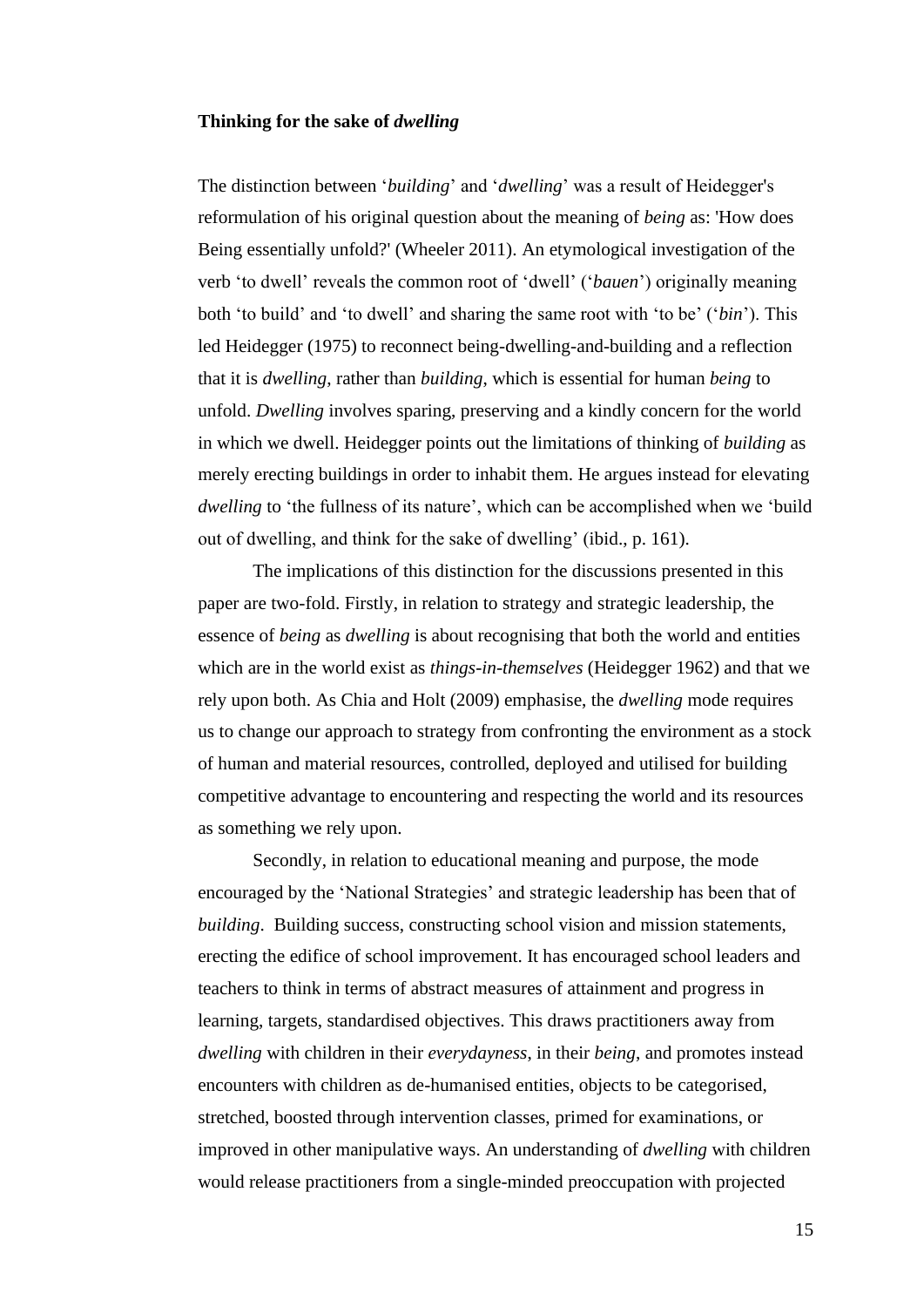attainment targets. The concern about children's academic achievement cannot be discarded, but needs to be considered as one of many modes of *being-in-theworld*. In the *building* mode, it may be acceptable to say that 'vision creates meaning in people's lives' and 'the right vision' is about excellent performance standards (Davies 2006, p. 28). In the *dwelling* mode, however, the moral imperative would be to teach pupils 'to think for the sake of dwelling', which is about 'holding-oneself-back from any manipulation or utilization' (Heidegger 1962, p. 89). Heidegger's appeal to think for the sake of *dwelling* could be read as the *telos*, the ultimate purpose of both human existence and education. It could, therefore, provide what MacIntyre (1985) refers to as a crucial element in a rational moral scheme which avoids emotivism.

# **'Strategy' in Heidegger's world?**

Heidegger's approach to 'strategy' could be developed in two different ways. Firstly, based on the notion of strategy as a plan, or 'tool' for organisational improvement, strategy could be approached in its being '*ready-to-hand*'. *Readiness-to-hand* is a kind of *being* that equipment possesses. Strategy as *readyto-hand* loses its properties of a 'spectacular intervention' by top management and becomes imbued with the average *everydayness* of a hammer, or a needle, or any other tool meant to be used with 'circumspection', with care, because the benefits of the work produced with tools are to be authentically shared with others:

that with which we concern ourselves primarily is the work – that which is to be produced at the time... along with the work, we encounter not only entities ready-to-hand but also entities with Dasein's kind of Being... and together with these we encounter the world in which... users live, which is at the same time ours. (Heidegger 1962, pp. 100-101)

It is care, or circumspection, Gibbs (2010) explains, that enables educators to engage in practice in ways which are concerned about the totality of *praxis*. This totality transcends the focus on the goals or aims of our work to include professional choices which are made in the 'holistic context of relations', where 'students appear as students, not as delinquents to be controlled' (ibid., p. 276).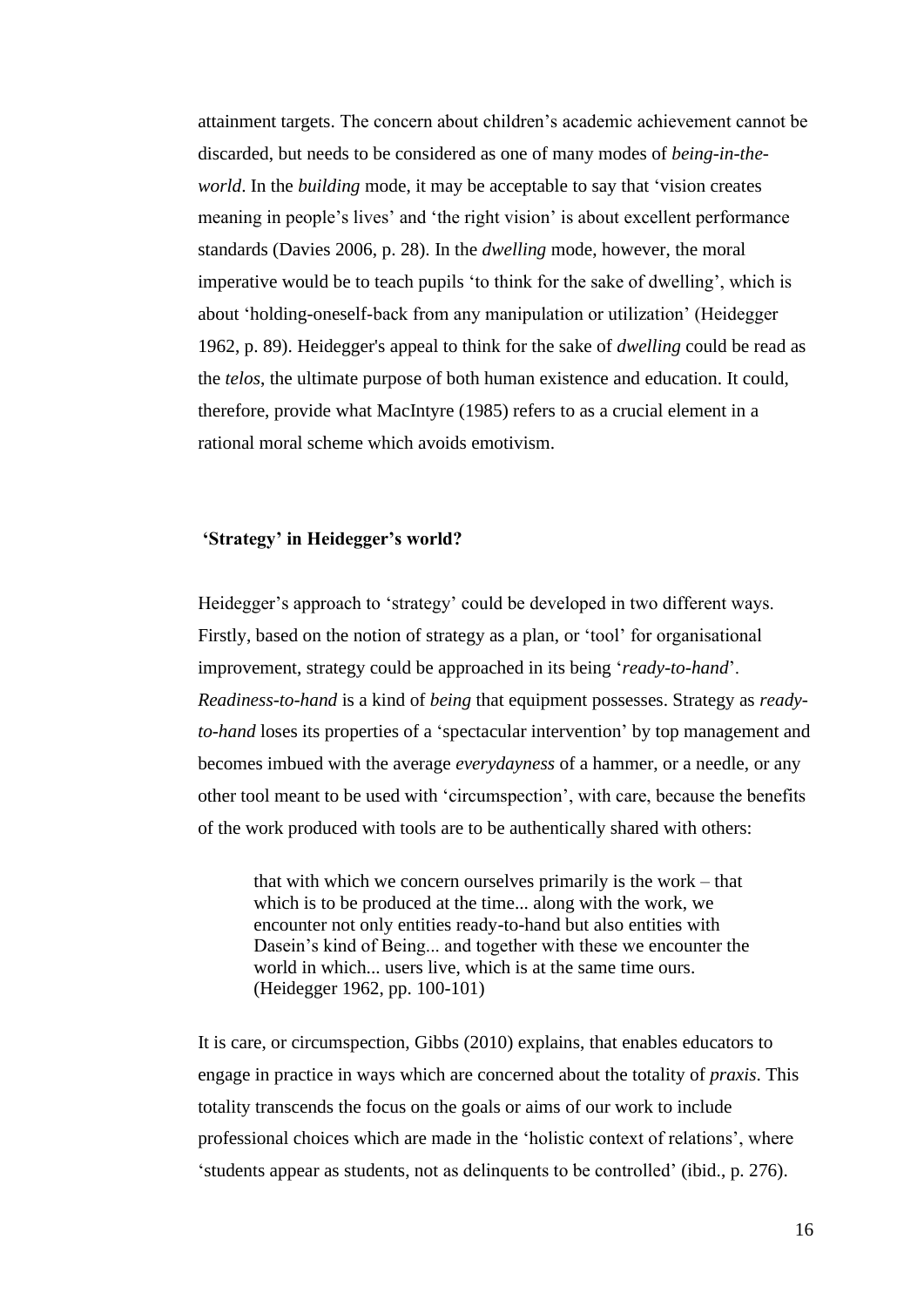Secondly, following from Heidegger's preoccupation with ontological enquiry and the conception of philosophy as ontology, rather than epistemology (Rorty 1979), the science of strategic leadership is worthwhile to the extent to which it commits itself to fundamental ontological questions. Heidegger (1962, p. 29) argues for research whose...

real progress comes not so much from collecting results and storing them away in 'manuals' as from inquiring into the ways in which each particular area is basically constituted... The real 'movement' of the sciences takes place when their basic concepts undergo a more or less radical revision which is transparent to itself. The level which a science has reached is determined by how far it is *capable* of a crisis in its basic concepts.

One of the fallacies of the scientific management is its basic notion of the strategic manager viewed as a detached, expert observer, 'looking at' an organisation as if from the outside and, paradoxically, simultaneously participating in the work of the organisation (Stacey 2007). Other basic concepts of strategic leadership, such as standards, targets and efficient performance can also be interpreted as blocking the real 'movement' in strategic thinking. That is unless they undergo a 'radical revision' and are examined with a rigour that will prevent them from becoming the 'most universal and the emptiest of concepts' (Heidegger 1962, p. 21).

'Targets' is one such example of a universal, empty concept. When targets were introduced through the 'National Literacy Strategy', research on their impact on teaching and learning was limited and the only justification for introducing target-setting into primary education was 'its long-standing use in industrial management and its increasing use in improving public services' (Beard 2000, p. 10). Targets in industry originate in Frederic Taylor's (1911) scientific management. Taylor aspired to improving efficiency through 'best' management, which rests 'upon clearly defined laws, rules and principles' and is 'applicable to all kinds of human activities' (ibid., p. 3). The rules developed by the scientific manager are based on a systematic observation of workers, precise timing, recording and calculation of their performance. Having given examples of how the scientific manager can improve the efficiency of handling pig-iron, Taylor asserts the managerial power and superiority and denies the worker what is essential for *being*, understanding: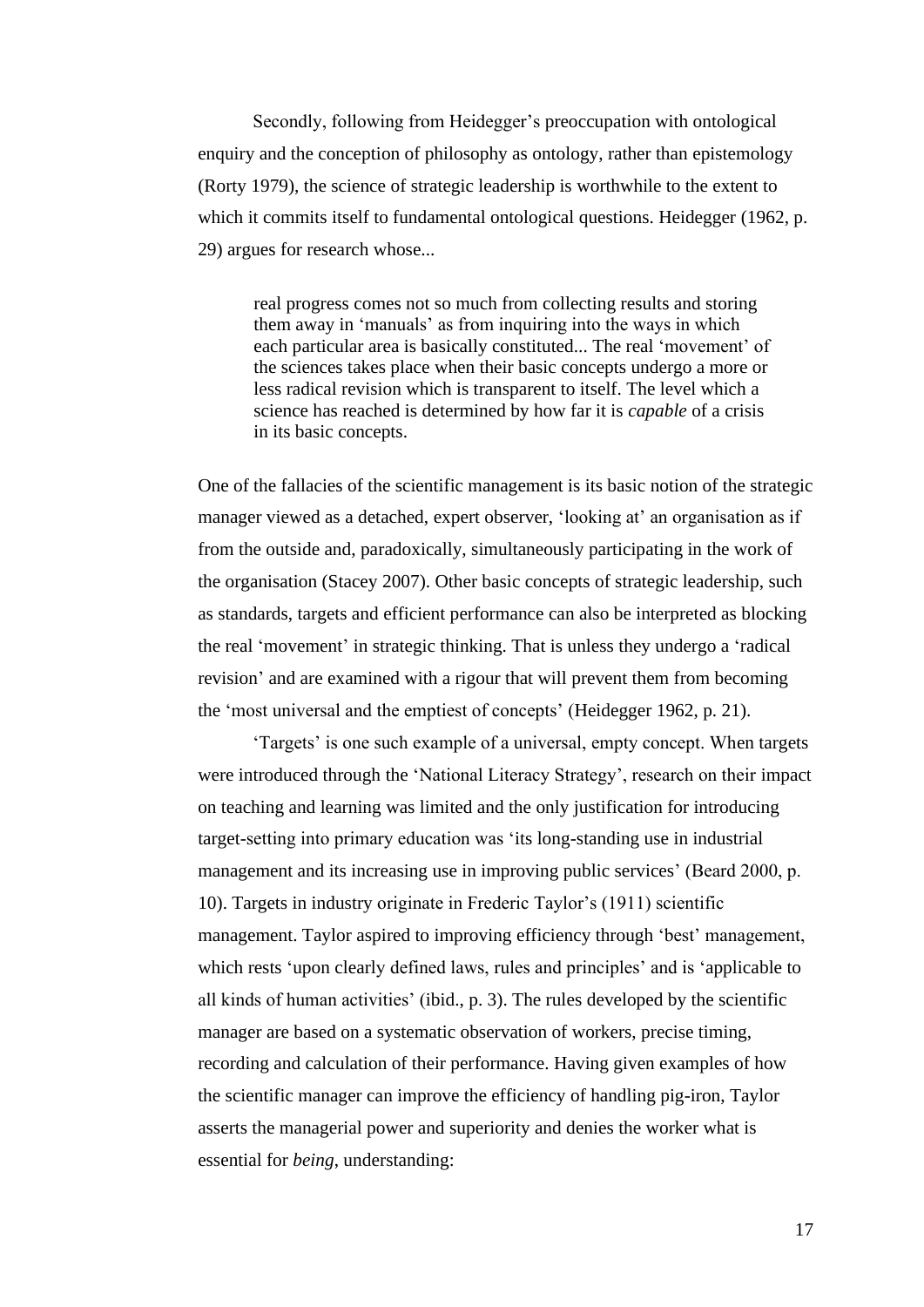This work is so crude and elementary in its nature that... it would be possible to train an intelligent gorilla so as to become a more efficient pig-iron handler than any man can be. Yet... the science of handling pig-iron is so great and amounts to so much that it is impossible for the man who is best suited to this type of work to understand the principles of this science, or even to work in accordance with these principles without the aid of a man better educated than he is. (ibid., p. 30)

Taylor's industrial management is an example of what MacIntyre (1985) points out to be both a 'fiction' of managerial effectiveness and a cause of potential 'suffering' engendered though manipulative managerial activities. Workers have become objectified by Taylor as workforce, whilst the manager plays the 'spectacular' role of the knowing subject, observing, assessing, setting targets. Denying the working man an understanding of the tasks which he engages with in his 'average *everydayness*' creates an illustrious meaning-making role for the manager. This hierarchy of roles, which privileges dominant managerial elites, recurs in contemporary notions of school leadership, where strategic leaders' vision 'creates meaning in people's lives' (Davies 2006, p. 28) and teachers are presented as entirely dependent on the headteachers:

[before the arrival of the headteacher...] The school had been a rudderless ship, working really hard without a sense of direction and not getting anywhere. (Hill and Matthews 2010, p. 53)

Implicit in such claims is a message that people's lives would be meaningless without the vision or direction of the 'spectacular' leader and that meaning can be given to, or imposed on, someone. Manipulative relations are also promoted through the use of skills which leaders need for 'doing' with the teachers what they 'do with a child':

The skills incorporate analysis, diagnosis and synthesis, exactly the same as assessing a student's progress. What you do with a child, you do with an adult. (Hill and Matthews 2010, p. 29)

*Thrown* into Heidegger's *World*, 'spectacular' leaders lose their power to impose or create meanings for others. Relinquishing the methodological individualism of Cartesian '*cogito sum*' opens up the possibility of coming to knowledge collectively, through engagement with others. As methodological individualism gives way to methodological collectivism (Chia and Holt 2009), the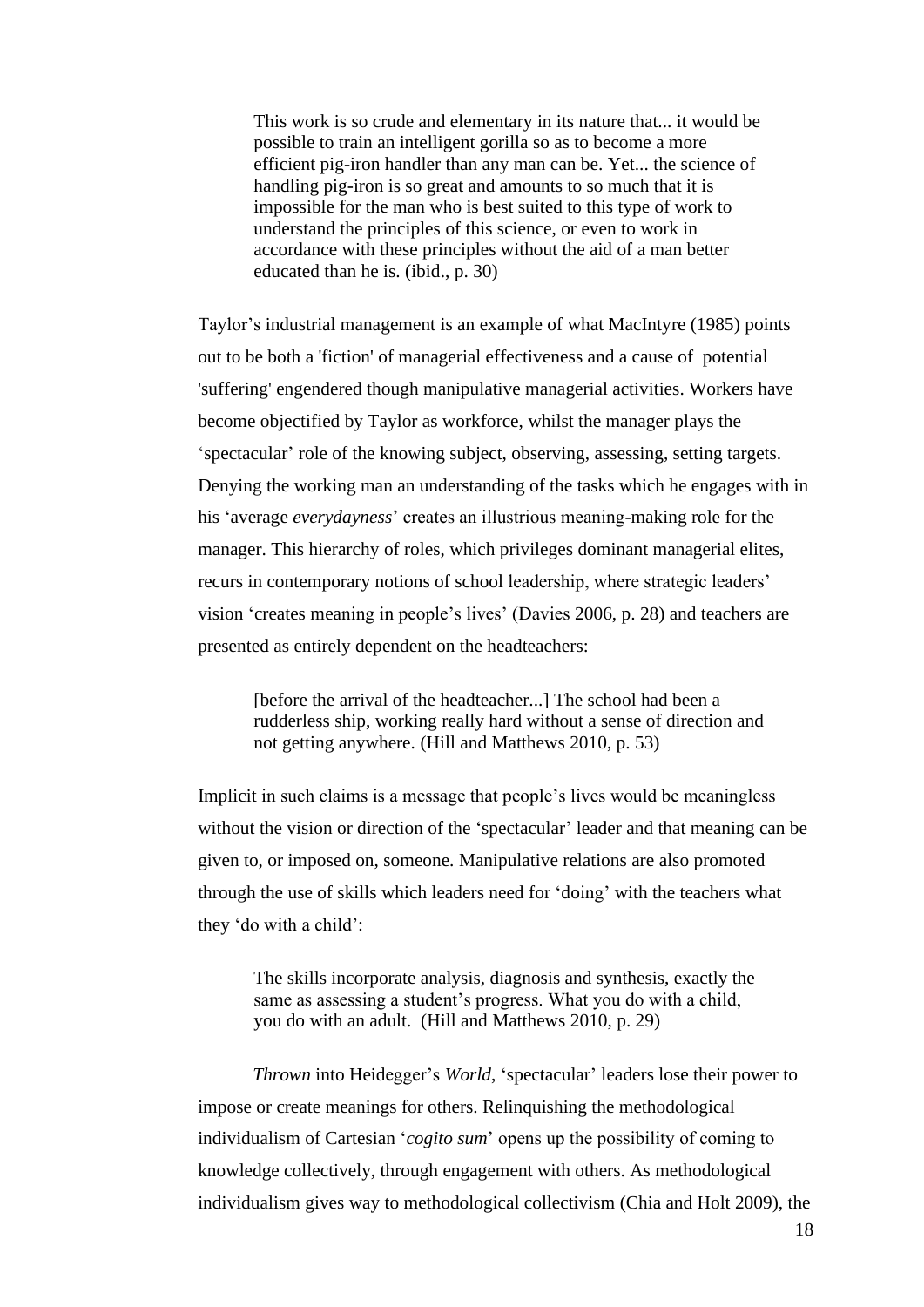strategic leader loses the authority of a knowing spectator, manipulating objects and human resources for strategic gains. Knowledge becomes created through a dialogic-dialectic process of articulating understandings in the presence of others. Educational practice does not need to be made meaningful by an inspector, checking the implementation of strategies, or another expert observing the classroom from a privileged vantage point. This is because...

something is *already* at play, and the living character of this setting is not waiting upon the inquirer for some beneficent bestowal of meaning... Understanding this situation is something everyone in this classroom is *already* involved in, teacher and children alike. (Jardine 1998, p. 23)

Heidegger's (1962) 'destruction' of the '*cogito sum*' opens up another possibility, for the *totality* of being-in-the-world to be discovered. This includes different modes of engagement, associated with *presence-at-hand*, *readiness-tohand* and *being-in-the-world*. Paradoxically, therefore, by giving up our privileged, superior position as the Cartesian subjects and submitting ourselves to the world, we gain an opportunity for the discovery of the full richness of existence: 'Dasein, in so far as it *is*, has always submitted itself already to a 'world' which it encounters, and this *submission* belongs essentially to its Being' (pp. 120-121).

### **Conclusion**

With Heidegger's explication of *being* we are *thrown* into a world which announces itself to us differently, unlike the Cartesian world. Heidegger's world is unlike Gray's (1999, p. 354) world, where the fundamental human condition of struggle for power makes strategy omnipresent and 'eternal'. It is unlike Bolman and Deal's (1991) world, where understanding places the knowing subject and the object to be understood in an oppositional relation. It is unlike the wish to dominate over natural and human resources for the sake of benefitting the powerful few. The superficiality of 'spectacular' interventions creates an education system dominated by targets, standards and strategies which reduce the meaning of children's learning to levels of attainment and promote the notion of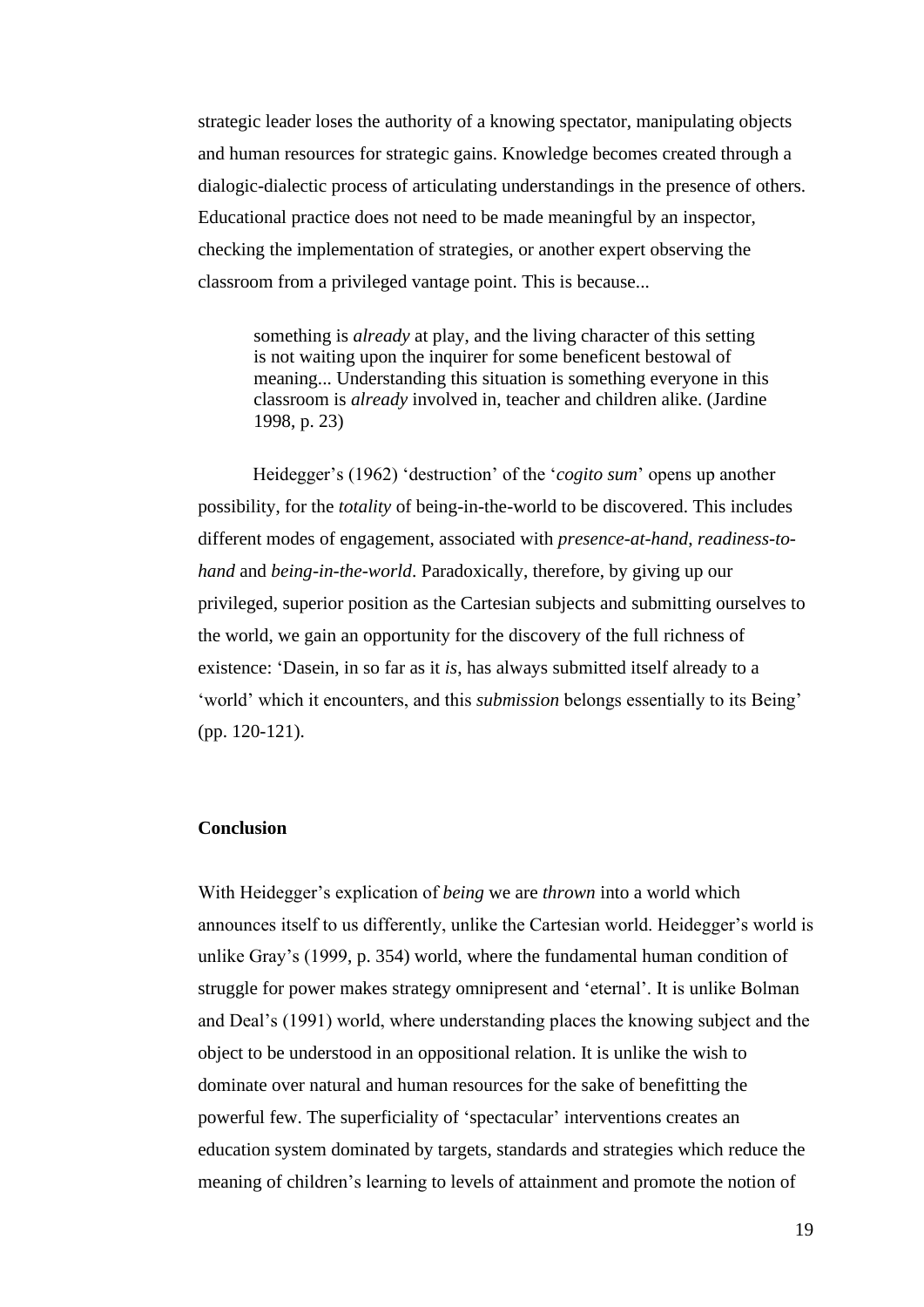education as a perpetual strife for improvement, defined through the same narrow measures.

Heidegger (1962) reminds us that the history of modernity originates in Descartes' '*cogito ergo sum'*, 'I think therefore I am'. In 'destroying' the '*cogito sum'*, Heidegger averts the Cartesian reduction of human consciousness to rationality and disturbs our self-perception of disconnected, detached spectators. What he returns us to is ontologically worlds apart from the Cartesian atomistic, fragmented universe. It is a world where we are *being-in-the-world-*with-others. Education in this world is not about Cartesian thinking, instrumental in asserting our existence. It is about thinking for the sake of *dwelling*. In a way, Heidegger does not 'destroy' Cartesian '*cogito sum*' as much as imbues both thinking and *being* with understanding, thus disclosing that '[u]nderstanding is the existential Being of Dasein's own potentiality-for-Being' (ibid., p. 184). Cartesian 'I think therefore I am' is disclosed as: 'I am, therefore I think and understand and make my being visible as care'.

#### **Acknowledgements**

The author wishes to thank the anonymous reviewers of a previous draft of this paper for their very insightful and helpful comments.

# **References**

- Ball, S. J. (2009). Privatising education, privatising education policy, privatising educational research: Network governance and the 'competition state'. *Journal of Education Policy*, 24(1), 83-99.
- Ball, S. J., Maguire, M., & Braun, A. (2012). *How schools do policy: Policy enactments in secondary schools*. London and New York: Routledge.
- Barber, M. (2008). *Instruction to deliver: Fighting to transform Britain's public services*. London: Methuen Pub. Ltd.
- Barber, M. (2011). *Deliverology 101: A field guide for educational leaders*. Thousand Oaks: Corwin.
- Beard, R. (2000). *The National Literacy Strategy: Review of research and other related evidence.* Sudbury: DfEE Publications.
- Bolman, L. G., & Deal, T. E. (1991). *Reframing organisations: Artistry, choice, and leadership*. San Francisco: Jossey-Bass Publishers.
- Chia, C. H., & Holt, R. (2009). *Strategy without design: The silent efficacy of indirect action*. Cambridge: Cambridge University Press.
- Davies, B. (2006). *Leading the strategically focused school: Success & sustainability*. London: Paul Chapman.
- Davies, B. (2009). *The essentials of school leadership, 2nd edn*. London: Sage Publications.
- Department for Education (DfE) (2010). *The importance of teaching: The schools White Paper 2010*. Available at: www.ictliteracy. info/rf.pdf/Schools-White-Paper2010.pdf. Accessed 15 March 2012.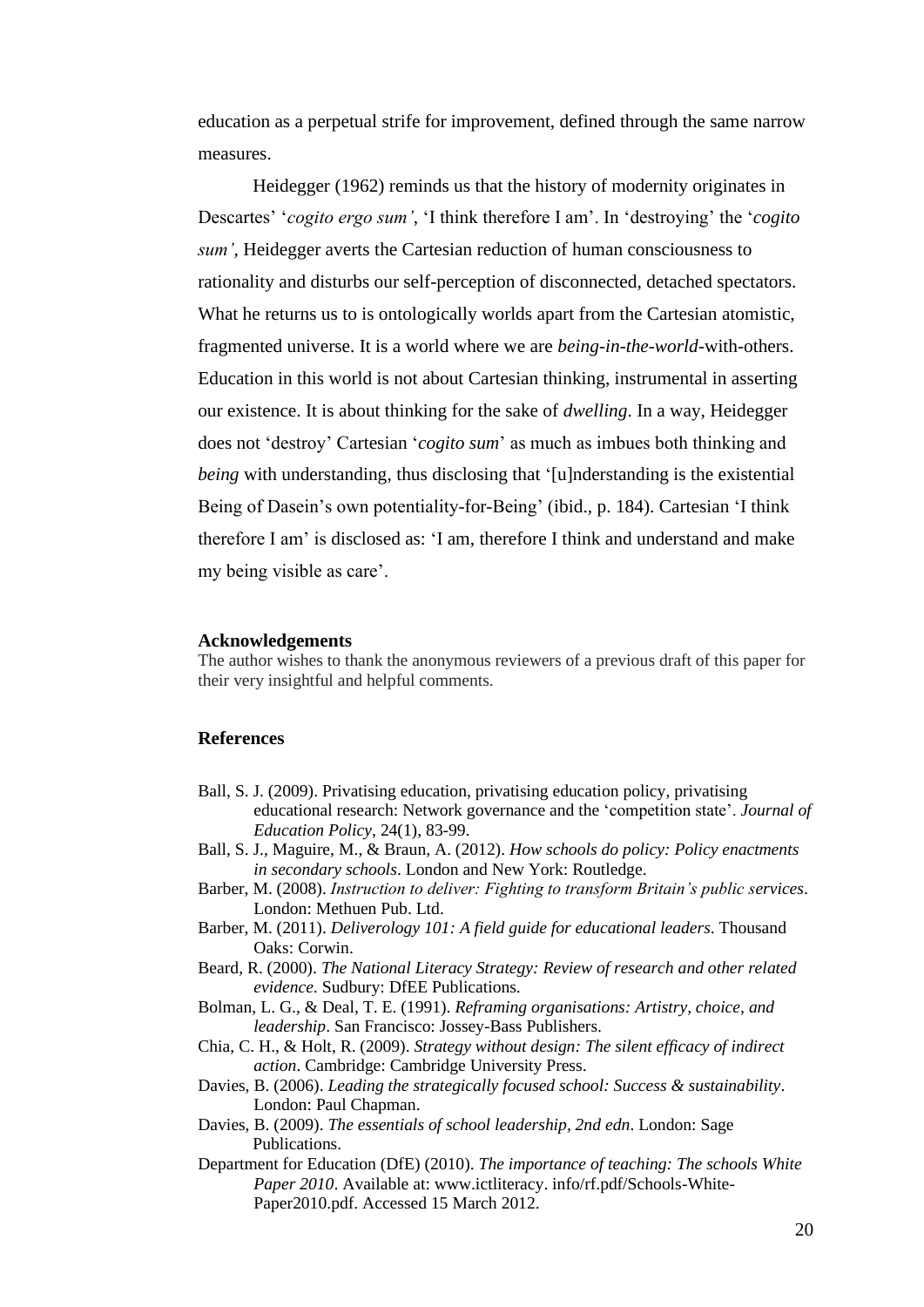Department for Education (DfE) (2011). *The National Strategies 1997-2011: A brief summary of the impact and effectiveness of the National Strategies*. http://webarchive.nationalarchives.gov.uk/20110809101133/http://nsonline.org.u k/node/512121?uc=force\_uj. Accessed 6 August 2013.

Department for Education and Employment (DfEE) (1998). *The National Literacy Strategy: Framework for teaching*. London: DfEE.

Department for Education and Employment (DfEE) (1999). *The National Numeracy Strategy: Framework for teaching mathematics*. London: DfEE.

Department for Education and Skills (DfES) (2003). *Excellence and enjoyment: a strategy for primary schools*. London: DfES Publications.

Department for Education and Skills (DfES) (2004). *Five year strategy for children and learners.* Norwich: The Stationery Office.

Department for Education and Skills (DfES) (2006). *Primary National Strategy: Primary framework for literacy and mathematics*. Norwich: Crown Copyright.

Descartes, R. (2005). *Discourse on method and meditations on first philosophy* (E.S. Haldane, Trans.). Stilwell: Digireads.com Publishing.

Ferguson, H. (2006). *Phenomenological sociology: Insight and experience in modern society*. London: Sage Publications.

Gibbs, P. (2010). A Heideggerian phenomenology approach to higher education as workplace: A consideration of academic professionalism. *Studies in Philosophy and Education*, 29(3), 275-285.

Gray, C. S. (1999). *Modern strategy.* Oxford: Oxford University Press.

Gunter, H. M. (2012). *Leadership and the reform of education.* Bristol: The Policy Press.

Harris, S. (2007). *The governance of education: How neo-liberalism is transforming policy and practice*. London: Continuum.

Heidegger, M. (1962). *Being and time* (J. Macquarrie, & E. Robinson, Trans.). Malden: Blackwell Publishing.

Heidegger, M. (1975). Building dwelling thinking. In *Poetry, language, thought* (A. Hofstadter, Trans.) (pp. 141-161). New York: Harper and Row Publishers.

Hill, R., & Matthews, P. (2010). *Schools leading schools II: The growing impact of National Leaders of Education*. National College Publishing.

Jardine, D. W. (1998). *To dwell with a boundless heart: Essays in curriculum theory, hermeneutics, and ecological imagination*. New York: Peter Lang.

MacIntyre, A. (1985). *After virtue: A study in moral theory, 2nd edn.* London: Bloomsbury.

Mead, S. (2006). *Education reform lessons from England: An interview with Sir Michael Barber*. http://www.educationsector.org/publications/education-reform-lessonsengland. Accessed 6 September 2012.

Mintzberg, H. (1994). *The rise and fall of strategic planning*. Hemel Hempstead: Prentice Hall.

Mintzberg, H., & Quinn, J. (1991). *The strategy process: Context, contexts, cases.*  Englewood Cliffs: Prentice-Hall, Inc.

National College for School Leadership (NCSL) (2001). '*Think tank' report to governing council*: Nottingham: NCSL.

National College for School Leadership (NCSL) (2012). *System leadership prospectus*. http://www.education.gov.uk/nationalcollege/docinfo?id=176721&filename=syst em-leadership-prospectus.pdf. Accessed 27 August 2012.

Philips, N., & Dar, S. (2009). Strategy. In M. Alvesson, T. Bridgman, & H. Willmott (Eds.) *The Oxford handbook of Critical Management Studies*. Oxford: Oxford University Press.

Rorty, R. (1979). *Philosophy and the mirror of nature* (Princeton, Princeton University Press).

Russell, B. (1996). *History of western philosophy*. Bungay, Suffolk: The Bertrand Russell Peace Foundation Ltd.